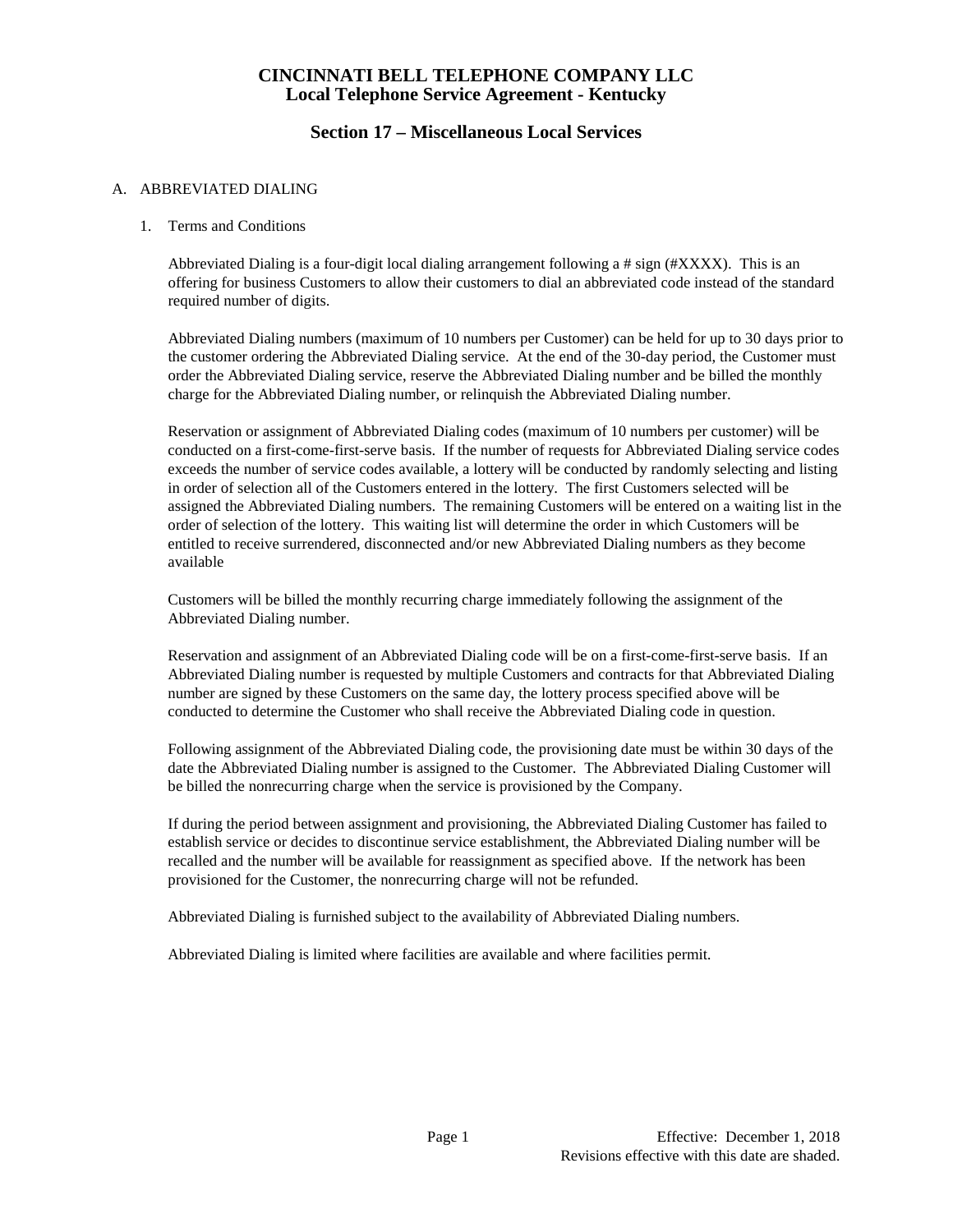#### **Section 17 – Miscellaneous Local Services**

#### A. ABBREVIATED DIALING (Continued)

In order for access line customers of another telephone company to access the Abbreviated Dialing code, special arrangements may need to be made by the Customer with the other company.

Abbreviated Dialing Customers should work with cellular companies to determine whether cellular customers will be able to reach services provided by dialing an Abbreviated Dialing number.

Access to Abbreviated Dialing service is not available for calls placed using the following services or systems:

Pay Telephone Access Lines PBX systems, e.g., Hotels, Hospitals  $1+$ 0+, 0- (Credit Card, Third Party Billing, Collect Calls) Inmate Service 101XXXX

Directory Listings may be provided for Abbreviated Dialing service subject to rates and regulations for Additional Listings in Section 8 of this Service Agreement.

Measured service usage charges will be applicable for those customers with measured rate service who call Abbreviated Dialing service.

Abbreviated Dialing Customers are restricted from selling or transferring the Abbreviated Dialing number.

Use of Abbreviated Dialing is subject to possible recall of the Abbreviated Dialing code by the Federal Communications Commission (FCC) or other authorized agency for national or public use. The Abbreviated Dialing Customer must, prior to provisioning of the service, sign a written acknowledgement of this condition and an agreement to return the code upon receipt of six months written notice of such a recall from the Company and abide by any subsequent rule which may be identified by the FCC in Docket 92-105 or subsequent dockets addressing number administration regarding the use and return of such Abbreviated Dialing numbers. In the event of recall by the FCC or other authorized agency, the Company will work with all Abbreviated Dialing Customers affected by the recall to transfer their service arrangements, if technically and economically feasible at the time, to another Abbreviated Dialing arrangement, and if not feasible, to the standard local dialing arrangement within the 6-month notice period. The Abbreviated Dialing Customer will not be charged for the establishment of another Abbreviated Dialing arrangement as a result of this recall.

In no way shall the Company be liable for any losses or damages of any kind resulting from the unavailability of its equipment or facilities or any other act, omission or failure of performance by the Company, or its employees, or agents, in connection with this service. The Company shall not be responsible for calls that cannot be completed as a result of repair or maintenance difficulties on Company facilities or equipment nor on equipment owned or leased by the customer.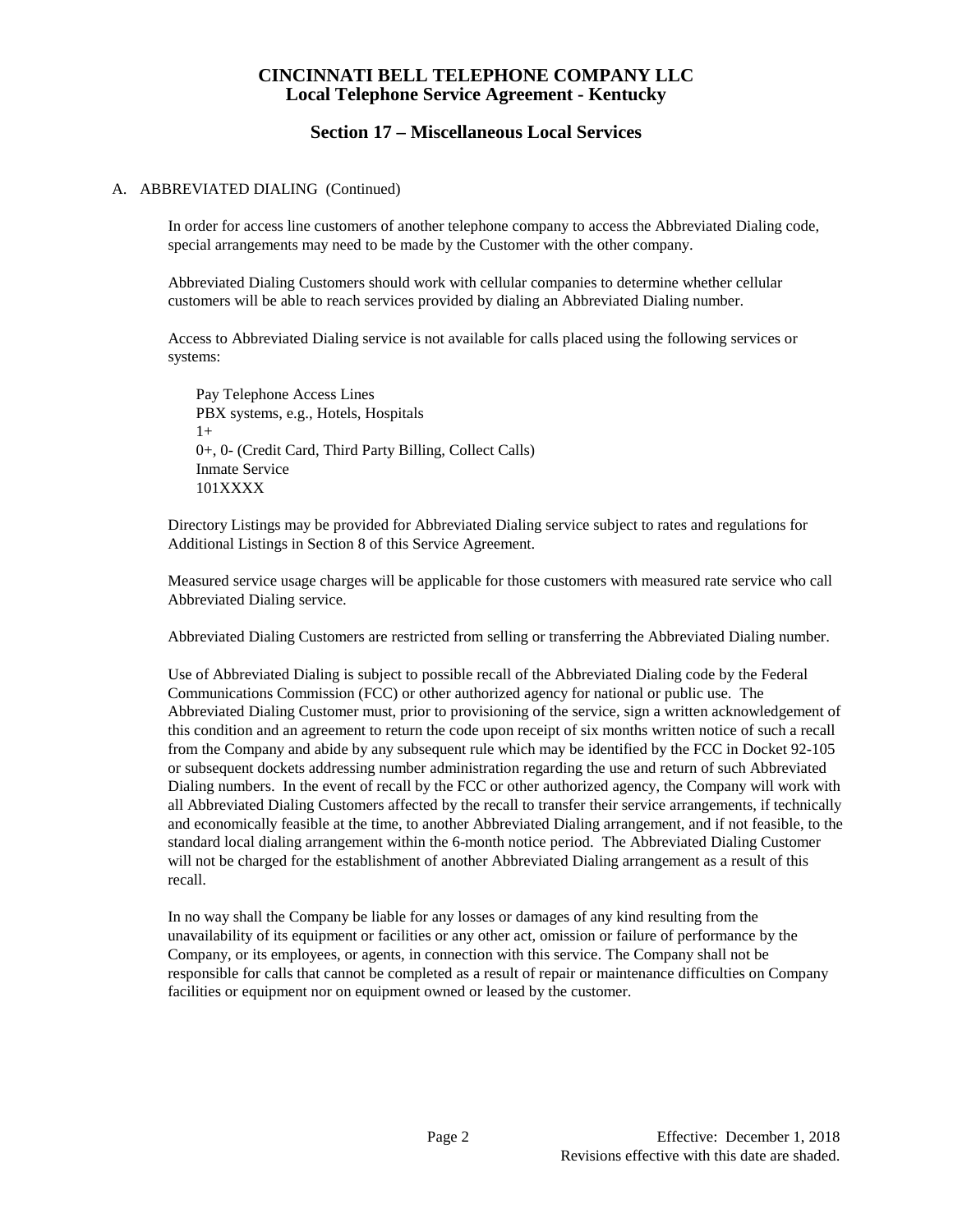# **Section 17 – Miscellaneous Local Services**

#### A. ABBREVIATED DIALING (Continued)

The Abbreviated Dialing Customer shall be liable for, and shall indemnify, protect, defend and save harmless the Company, its employees, and agents, against all suits, actions, claims, demands, and judgments, and of all costs and expenses incurred on account thereof, arising out of and resulting directly or indirectly from the Abbreviated Dialing Service or in connection therewith, including, but not limited to, any loss, damage, expense, or liability resulting from any infringement or claim of infringement, of any patent, trademark, or copyright, or resulting from any claim of libel and slander.

The Abbreviated Dialing Customer is prohibited from providing programming which involves live group interaction or mass calling which may adversely affect the network.

The Abbreviated Dialing Customer shall exclude from any advertisement any matter the dissemination of which is prohibited by law, profane, or offensive. No advertisement shall be used which, because of words, phrases, statements, or illustrations or information omitted therefrom, has the capacity or tendency to mislead or deceive prospective callers as to the nature of any information to be received from the Abbreviated Dialing call.

The Abbreviated Dialing Customer shall respond promptly to all complaints against any service provided through the Abbreviated Dialing number. If requested by the Company, the Abbreviated Dialing Customer shall assist the Company in responding to complaints made against the Company concerning the Customer's Abbreviated Dialing service.

The Company shall be authorized to disconnect any service provided to the Abbreviated Dialing Customer utilized, directly or indirectly, with the Abbreviated Dialing which fails to comply with the regulations and conditions set forth herein, upon five days notice to the Customer.

The Abbreviated Dialing Customer will subscribe to adequate exchange facilities to transport the calls to the Abbreviated Dialing Customer's premises.

Suspension of Service (Vacation Service) is not allowed with Abbreviated Dialing.

Disconnected Abbreviated Dialing numbers will be available for reassignment after 90 days.

2. Rates and Charges

The rates and charges for Abbreviated Dialing are in addition to all other charges.

If an existing Abbreviated Dialing Customer changes the telephone number associated with the Abbreviated Dialing code, the Abbreviated Dialing nonrecurring charge will apply

The rates and charges for Abbreviated Dialing are shown in the Price List Section of this Agreement.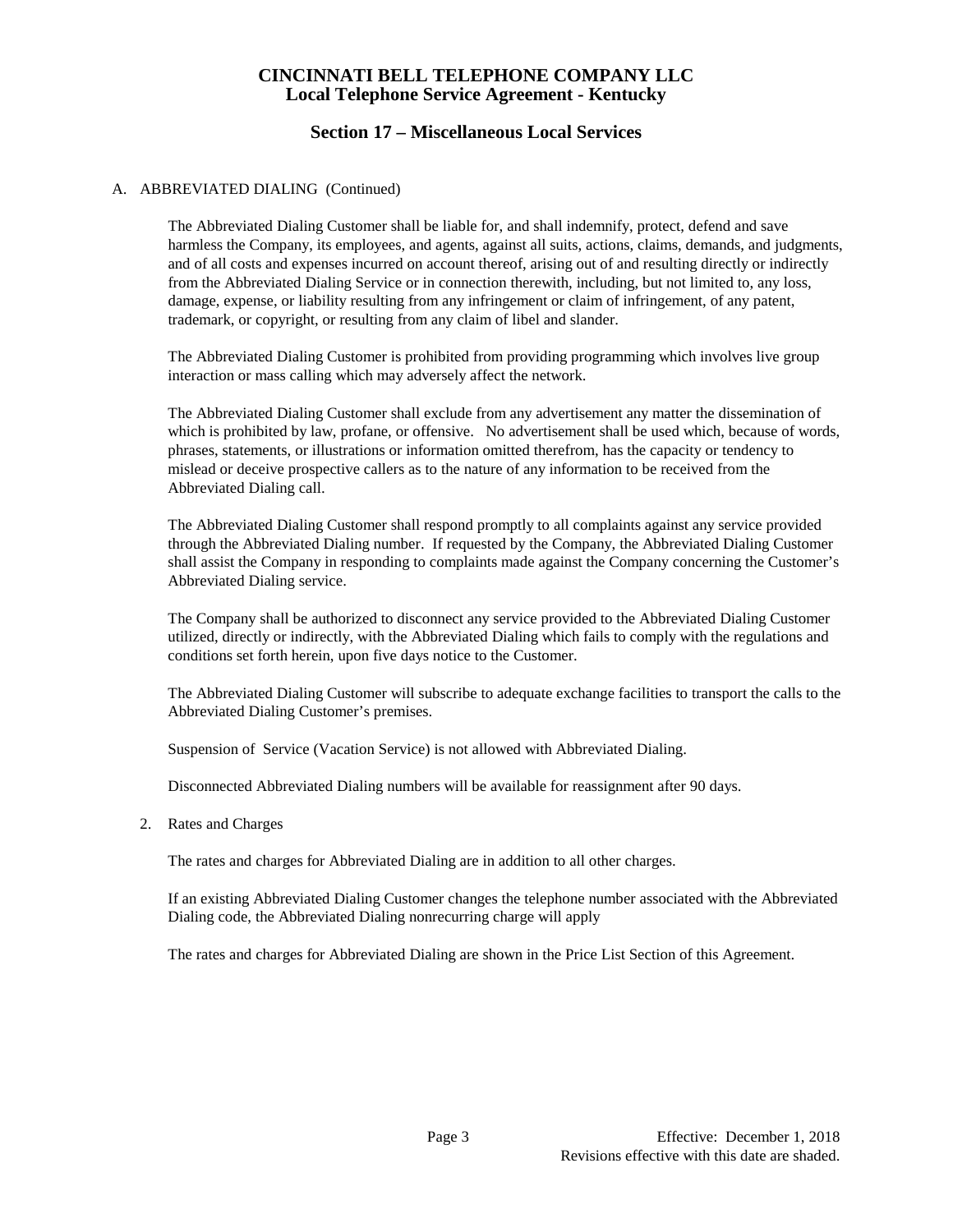# **Section 17 – Miscellaneous Local Services**

#### B. ADDITIONAL CALL FORWARD PATHS

#### 1. Terms and Conditions

Call Forwarding Busy Line and Call Forwarding Variable provide a Customer with up to two call paths per line as part of the standard monthly rate. Customers may add additional call paths, beyond two, for Call Forwarding Busy Line and Call Forwarding Variable, up to the number of lines in the account, for an additional monthly fee per additional path.

Additional Call Forward Paths are provisioned differently for Centrex and access line services. Additional Call Forward Paths are offered subject to the availability of suitable facilities.

2. Rates and Charges

The rates and charges for Additional Call Forward Paths are in addition to all other charges.

The rates and charges for Additional Call Forward Paths are shown in the Price List Section of this Agreement.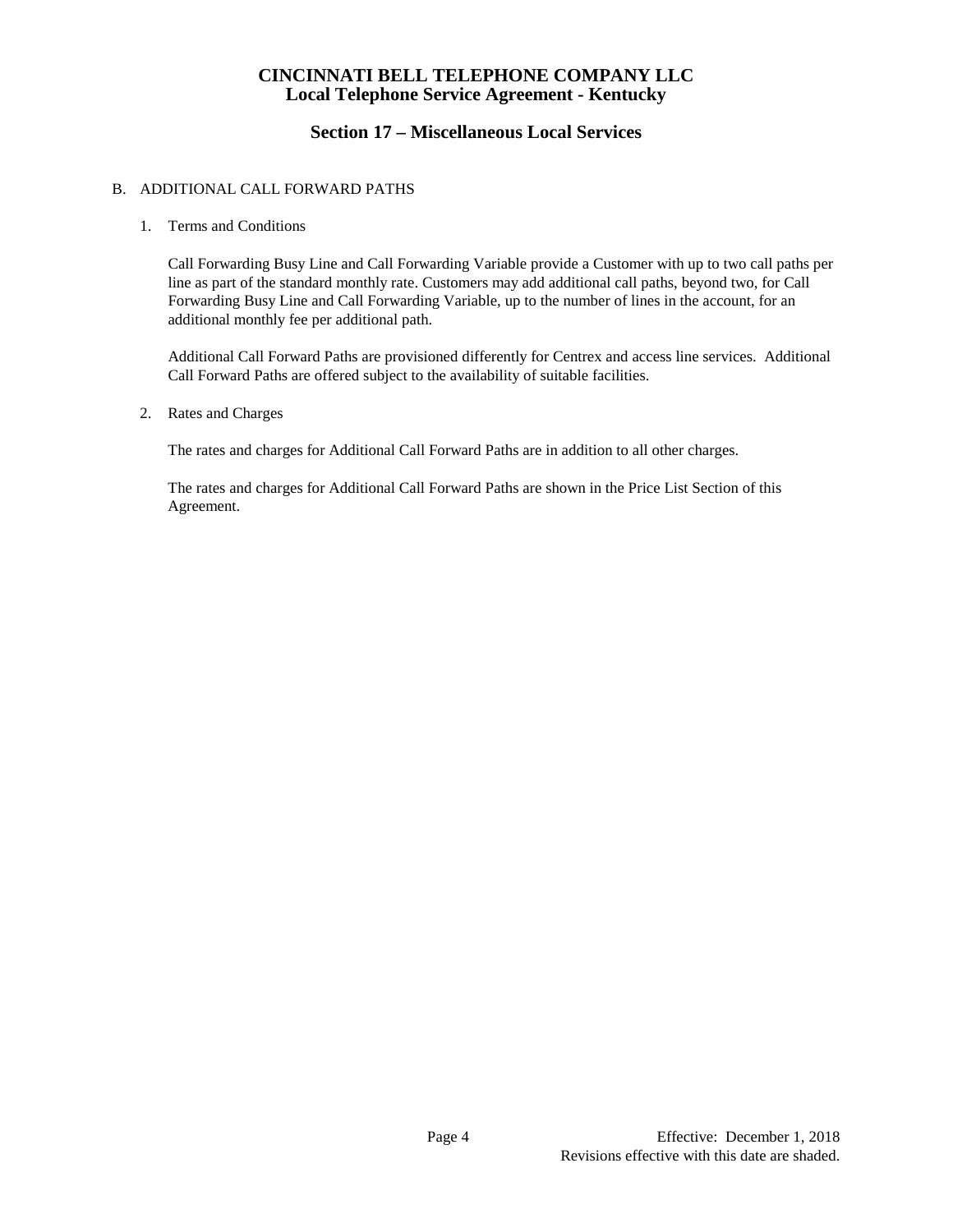# **Section 17 – Miscellaneous Local Services**

#### C. BILLED NUMBER SCREENING

1. Terms and Conditions

Billed Number Screening is an incoming toll screening service available to Customers of the Company's local exchange service. This service is intended to prevent the charging of collect, and/or third number billed calls to a Customer's telephone number.

To provide this service, the Company will place the information required to utilize Billed Number Screening in the Line Information Data Base (LIDB) or other databases. In the event a call is placed and charged to a number which should have been prevented by Billed Number Screening, the Company will adjust the charge for the call or calls from the Customer's bill and turn the information over to the carrier or operator service provider to determine and arrange for any further billing of such calls. The Company makes no guarantee and assumes no liability arising out of the use, lack of use or misuse of Billed Number Screening by Interexchange Carriers or any other entity. Bill Number Screening is not a central office service but rather a database service. It is only effective in combating toll fraud when the Interexchange Carriers and/or Operator Service Providers access the database(s). The Company is not responsible for calls charged to telephone numbers which should have been prevented by Billed Number Screening that are carried over other carrier's networks or facilities.

Billed Number Screening Service is offered subject to the availability of suitable facilities.

The minimum service period for Billed Number Screening Service is one month.

2. Rates and Charges

The rates and charges for Billed Number Screening are in addition to all other charges.

The rates and charges for Billed Number Screening are shown in the Price List Section of this Agreement.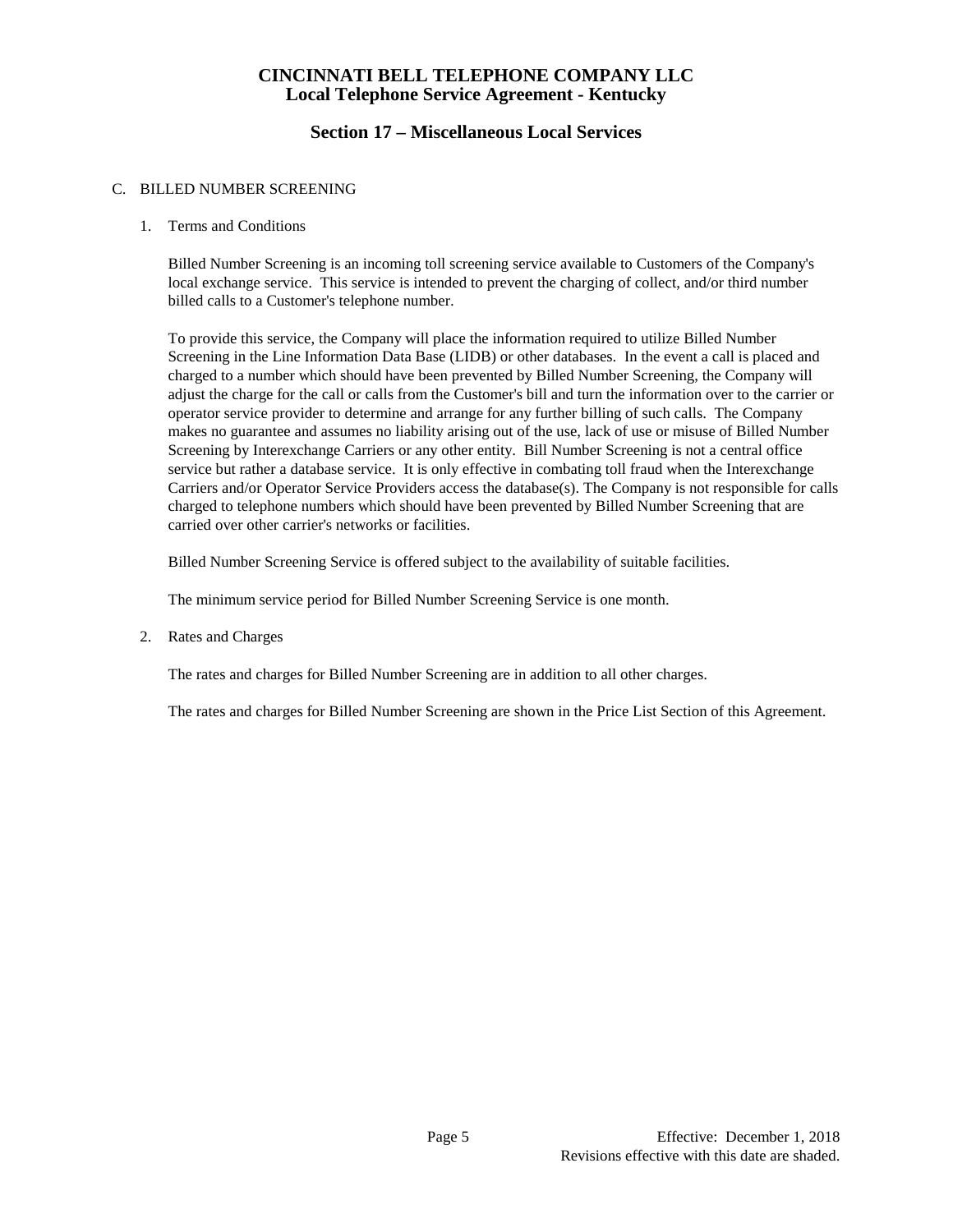## **Section 17 – Miscellaneous Local Services**

#### D. BROADBAND CONNECT

- 1. Definitions
	- a. Codec

Codec denotes a device which produces a coded output from an analog input, and vice versa.

b. Demarcation Point

Demarcation Point means the point of physical separation of the Company's network and associated responsibilities, from Customer's network and associated responsibilities. (See Section 2 of this Agreement for a more detailed definition of the Demarcation Point.) The location of the Demarcation Point shall be the physical interface for Broadband Connect service presented by the Company to the Customer.

c. Switch

Switch as used with respect to Broadband Connect denotes a software defined switch.

2. Terms and Conditions

Broadband Connect provides for the intrastate, intraLATA digital transmission of a NTSC (National Television System Committee USA) color video and stereo audio signal from a Customer location to a video switch port where it can be connected to other Customer specified locations.

Broadband Connect gives Customers the capability to transport large amounts of data, including two-way, interactive, full motion video, on a point to point or multi-point basis via dedicated 45 Mbps digital transmission facilities. The service can accommodate up to eight remote sites in a two-way interactive session. Different interactive sessions may run simultaneously. Interactive sessions are reservation-based scheduled by the Customer.

Broadband Connect allows the Customer to initiate and terminate switched transmission without Company participation.

The technical specifications for this service are delineated in "Cincinnati Bell Telephone Broadband Connect Service Interface Specifications."

Broadband Connect will be offered to the Educational Institutions and the General Sectors (Business Customers). The Educational Institutions are limited to those institutions which are chartered by the State Board of Education pursuant to Kentucky Revised Code, as well as, two year and four year colleges and universities accredited by the State Board of Regents.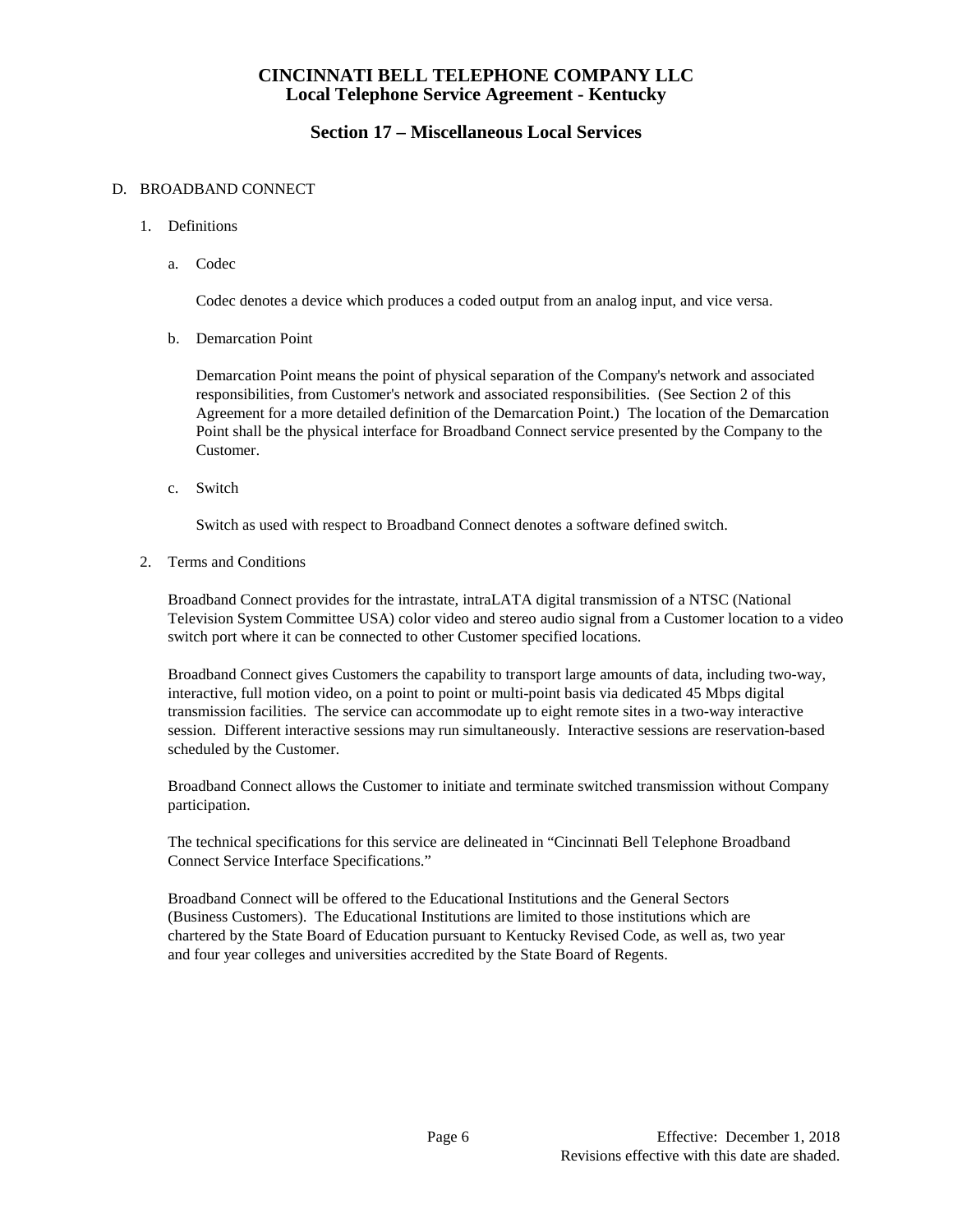# **Section 17 – Miscellaneous Local Services**

#### D. BROADBAND CONNECT (Continued)

If a major outage to the Company's network occurs, including Broadband Connect service, the Company will use reasonable efforts to restore Broadband Connect service as soon as reasonably possible, subject to any federal or state laws or regulations that may specify priority for restoration of telephone service, including without limitation, the National Security Emergency Preparedness Telecommunications Service Priority System.

No credit allowance will be made for interruptions due to the negligence and/or failure of equipment provided by the Customer or user. Furthermore, interruptions of service during any period in which the Company is not afforded access to the premises at which this service is terminated will not receive a credit allowance.

At locations where Customer provides power to the Company, the company is not responsible for out of service conditions caused by power outages.

Provision of Broadband Connect service, or provision of any specific element associated with this Agreement, is subject to the availability and operational limitations of the equipment and associated facilities.

Broadband Connect service is available for a minimum term of 12 months.

The Customer may have the option of a "Prepayment Plan" based on the monthly recurring rate per location. Such prepayment will be an amount which will be brought forward to a net present value. The prepayment of charges in no way constitutes a purchase of Company equipment and/or facilities and the Company retains all ownership of all equipment and facilities covered by prepayment.

If Customer cancels, in whole or in part, any requested addition, rearrangement, relocation or other modification to Broadband Connect service prior to completion thereof, Customer will reimburse the Company for the actual expenses incurred by the Company in connection with such modification prior to the Company's receipt of notice of cancellation; provided, however, the amount of such reimbursement will not exceed the service construction, installation termination and other charges for which Customer would have otherwise been responsible.

The Company can apply special construction charges in accordance with the regulations set forth in the Company's Access Service Tariff PSCK NO. 2.

3. Rates and Charges

The rates and charges for Broadband Connect are shown in the Price List Section of this Agreement.

A discount of 20 percent from the regular Broadband Connect rate is allowed to those institutions, which are chartered by the State Board of Education pursuant to Kentucky Revised Code, as well as, two year and four year colleges and universities accredited by the State Board of Regents.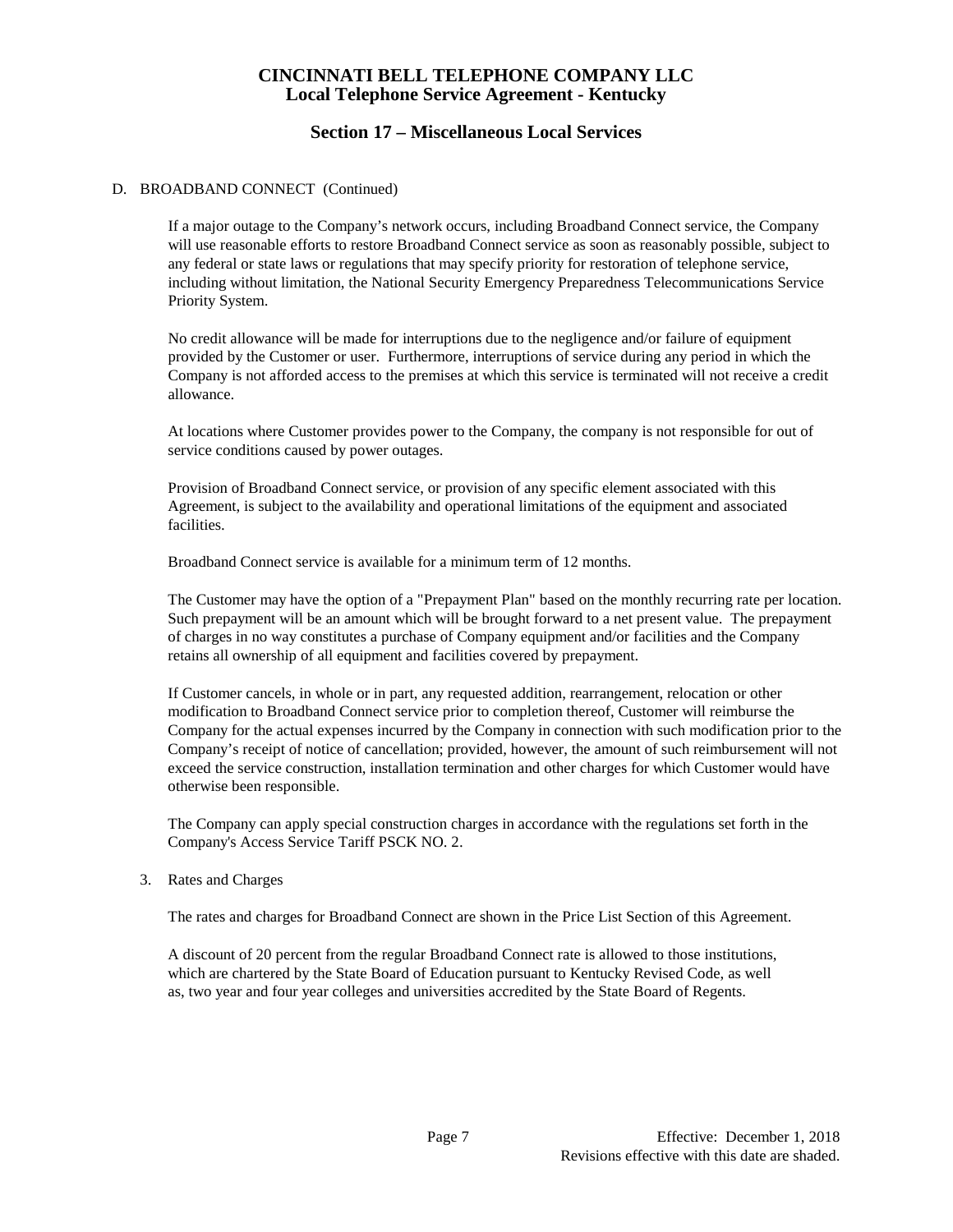# **Section 17 – Miscellaneous Local Services**

#### E. CALL FORWARDING DELUXE

#### 1. Terms and Conditions

Call Forwarding Deluxe provides the capability to forward incoming calls to numbers that are unable to utilize the standard call forwarding feature. Call Forwarding Deluxe is primarily designed to forward calls made to DID and DID-type service numbers. However, the service may be utilized on any type of nonresidence telephone line, trunk and/or channel.

Call Forwarding Deluxe will be provided only when compatible with the equipment configuration at the Customer's premises.

Call Forwarding Deluxe will be provided only where Company central office and network facilities required to provide Call Forwarding Deluxe are already in place.

When calls are being forwarded intra-office, the number of calls that can be forwarded simultaneously is equal to the number of trunks in the Customer's system that are arranged to receive calls and that are equipped to provide the Call Forwarding Deluxe feature.

When calls are being forwarded inter-office, the number of calls that can be forwarded simultaneously is equal to the number of trunks in the Customer's system that are arranged to receive calls and are equipped to provide the Call Forwarding Deluxe feature.

2. Rates and Charges

A Per Number Block charge applies only when Call Forwarding Deluxe is associated with a complete block of DID numbers (twenty numbers) or Centrex numbers (ten numbers). Any other combination of numbers will be billed at the Per Individual Number rates.

The rates and charges Call Forwarding Deluxe are shown in the Price List Section of this Agreement.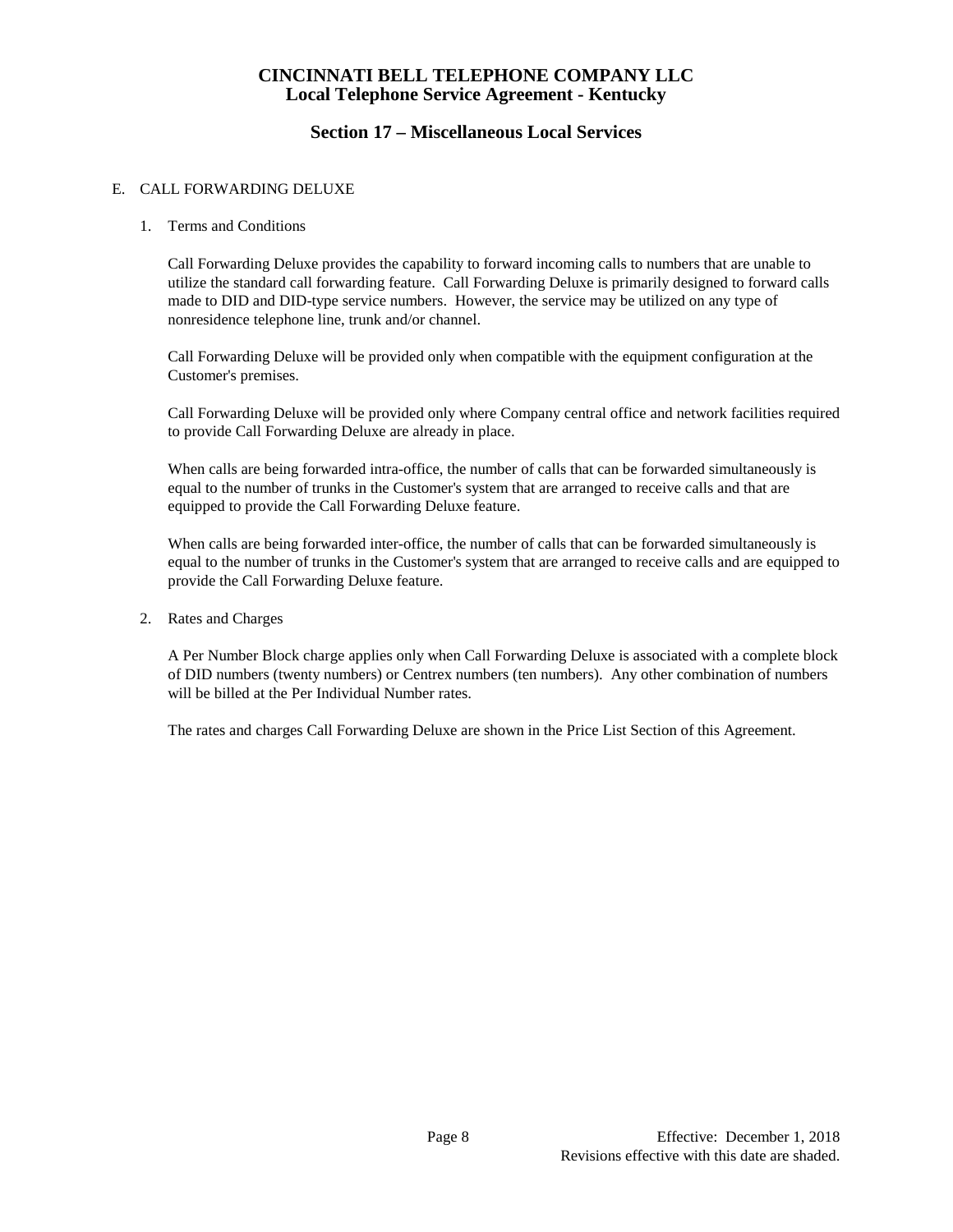# **Section 17 – Miscellaneous Local Services**

#### F. DIRECT INWARD DIALING (DID)

#### 1. Terms and Conditions

Direct Inward Dialing (DID) allows PBX customers to have incoming calls routed directly to a desired telephone extension within their PBX system without the need for an operator or an attendant to handle and direct the call. DID includes the central office switching equipment necessary for inward dialing from the central office directly to stations associated with the customer premises switching equipment.

DID service must be provided on all lines in a central office trunk group that are arranged for inward service. Each trunk group equipped with DID will be billed as a separate service.

DID service is furnished on the condition that the Customer must subscribe to central office trunk service which in the judgment of the Company is adequate to permit the use of DID service without injurious effect upon general telephone service. Adequate service is based on the time consistent busy hour with the probability of incoming call blocking engineered at B.01 or less, based on the Revised Neal-Wilkinson Tables.

The Company will not be responsible to the Customer if changes in the Company's protection criteria, facilities, operations, or procedure cause the facilities provided by a Customer to become obsolete, or to require modification.

DID service is provided in 20 number blocks. The full charge for the 20 number block applies regardless of the numbers within the block that are used by the Customer.

One primary listing will be furnished without charge for each separate trunk group. Additional Listings may be purchased as described in Section 14 of this Agreement.

DID service is furnished subject to the availability of facilities and numbers.

#### 2. Rates and Charges

The rates and charges for DID are in addition to all other charges including the PBX trunk.

The nonrecurring charge for the DID number block applies to the first group of DID numbers only.

The rates and charges Direct Inward Dialing are shown in the Price List Section of this Agreement.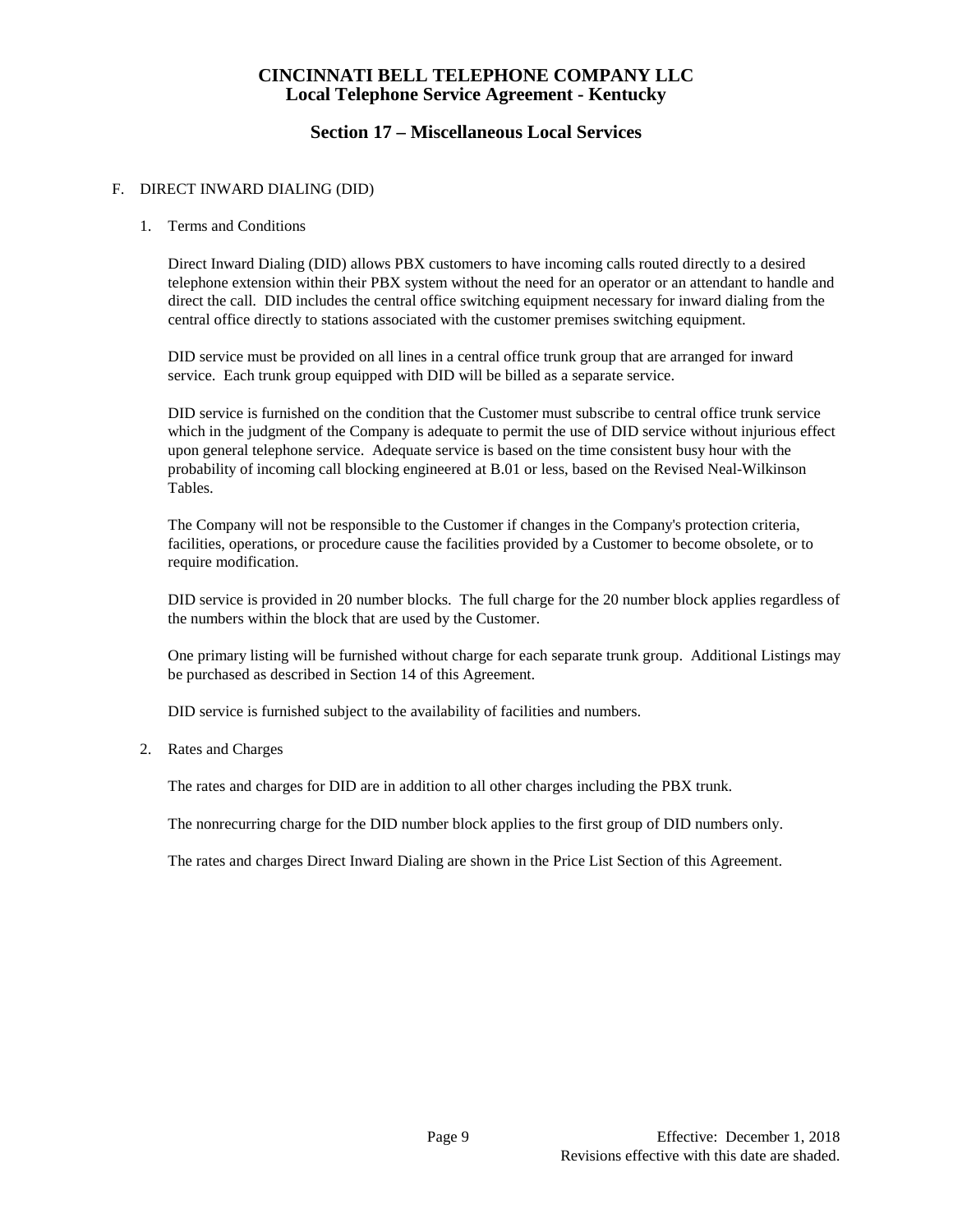# **Section 17 – Miscellaneous Local Services**

#### G. DID CNAM Database

#### 1. Terms and Conditions

This service provides business customers with the ability to add DID numbers to the CNAM database so that its listed name and associated DID numbers are displayed when dialing out, instead of just displaying the company's main phone number or PBX number. The charge associated with this service will be applied when a DID number is either added to the database or when there is a change to an existing DID number in the CNAM database. Name that appears can only be the listed name on the account. The numbers do not have to be consecutive.

#### 2. Rates and Charges

The nonrecurring charge for this service is per DID number and can be found in the Price List Section of this Agreement.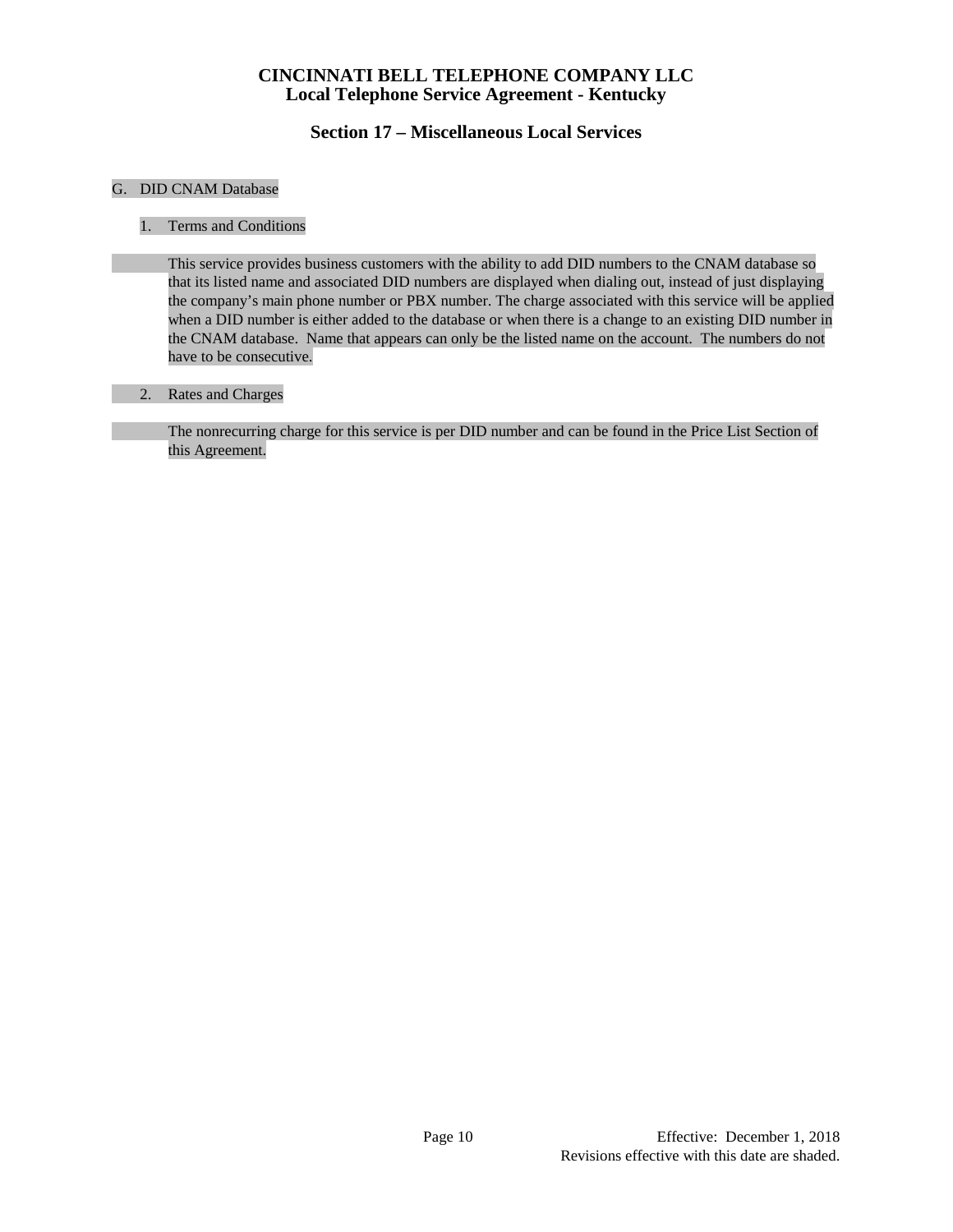# **Section 17 – Miscellaneous Local Services**

#### H. DISASTER REDIRECT

- 1. Definitions
	- a. Advanced Intelligent Network (AIN)

A service-independent, software-controlled product development architecture in which the network intelligence is located in computer nodes distributed throughout the network rather than in the originating and terminating Central Offices (CO).

b. Disaster Pattern

A predetermined set of call-handling instructions established by the Customer by which incoming calls to a telephone number will be rerouted in the event of a service interruption. Incoming calls to multiple telephone numbers at one location that are routed to the same telephone number or numbers in an identical manner will be considered one disaster pattern.

c. Percentage Allocation Routing

Reroutes incoming calls to a telephone number to different locations based upon a percentage distribution as determined by the Customer.

d. Time of Day/Day of Week Routing

Reroutes incoming calls to a telephone number to different location or different routing arrangement based upon the times of day/days of week when the call originates.

e. Trigger

Information within the Service Switching Point (SSP) which recognizes that AIN service logic is required for proper handling of a call and initiates that logic.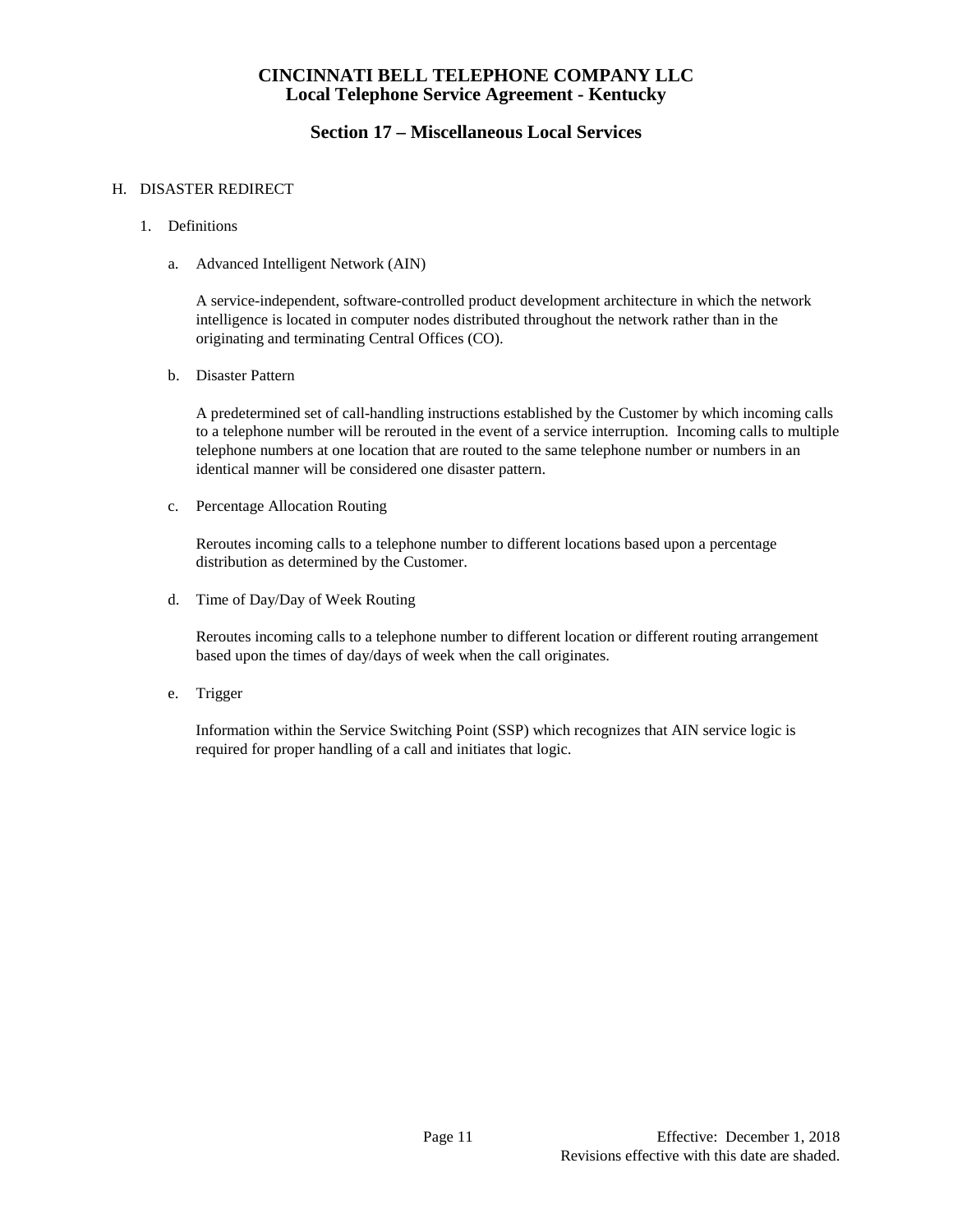## **Section 17 – Miscellaneous Local Services**

#### H. DISASTER REDIRECT (Continued)

#### 2. Terms and Conditions

Disaster Redirect is an AIN-based disaster recovery service which allows the Customer to establish predetermined routing plans for incoming voice and data traffic. The alternate routing plan is designed by the Customer, working with a Company representative at the time Disaster Redirect Service is established. This plan is loaded into an AIN Service Management System where it is dormant until activated.

In the event of a disaster, the Disaster Redirect Customer must contact the Company and provide a PIN in order to activate the trigger which initiates the alternate routing pattern(s). At that time, the traffic will be routed to a number(s) preselected by the Disaster Redirect Service Customer. Calls may be completed within the local or long distance network. Disaster Redirect will provide protection for a number of types of service interruptions, including PBX failures and cable cuts. In order to restore the original call routing, the Customer must contact the Company to deactivate the alternate routing plan.

The Customer may arrange for one or multiple disaster patterns in the routing plan. These routing patterns can include optional features such as Time of Day/Day of Week routing or Allocation routing. No changes to the Customer's Directory Number will be required when subscribing to this service.

The Customer shall work with a Company representative in designing a disaster routing plan. This plan may consist of one or more disaster patterns.

The Customer may add additional numbers or locations to its Disaster Redirect service at the rates in effect at the time of such addition, provided that the Company has sufficient resources to support such addition. If sufficient resources are not available, the Customer will be responsible for any special charges which may be required in order to add the additional numbers or locations to its Disaster Redirect Service.

The Customer may move the location of its Disaster Redirect service to another location, provided central office capacity and Disaster Redirect functionality exist. Initial nonrecurring charges will be reapplied. Termination charges will be applied in the event of a move to a location lacking sufficient central office capacity or Disaster Redirect functionality.

If calls are redirected to an intraLATA long distance number or to an interLATA carrier, the Customer is responsible for paying any toll or switched access charges which might apply to each call redirected to a location outside the local calling area.

Upon the Customer's request, the Company will assist in coordinating and testing the Customer's disaster plan once a year at no charge. Additional annual tests will incur charges comprised of the pattern activation rate. All disaster plan testing will take place between 11 p.m. and 7 a.m. unless otherwise agreed upon by the Company.

Disaster Redirect cannot be guaranteed functional unless both the called and calling parties are served by, and the call is routed through appropriately equipped central offices, and routed over appropriately equipped facilities for calls between such equipped central offices. In the event that a call originates or terminates outside the Cincinnati LATA, the Company will use its best efforts to maintain compatibility with any company required to complete such calls. The Company will not be liable for any Customer loss due to the handling of these calls.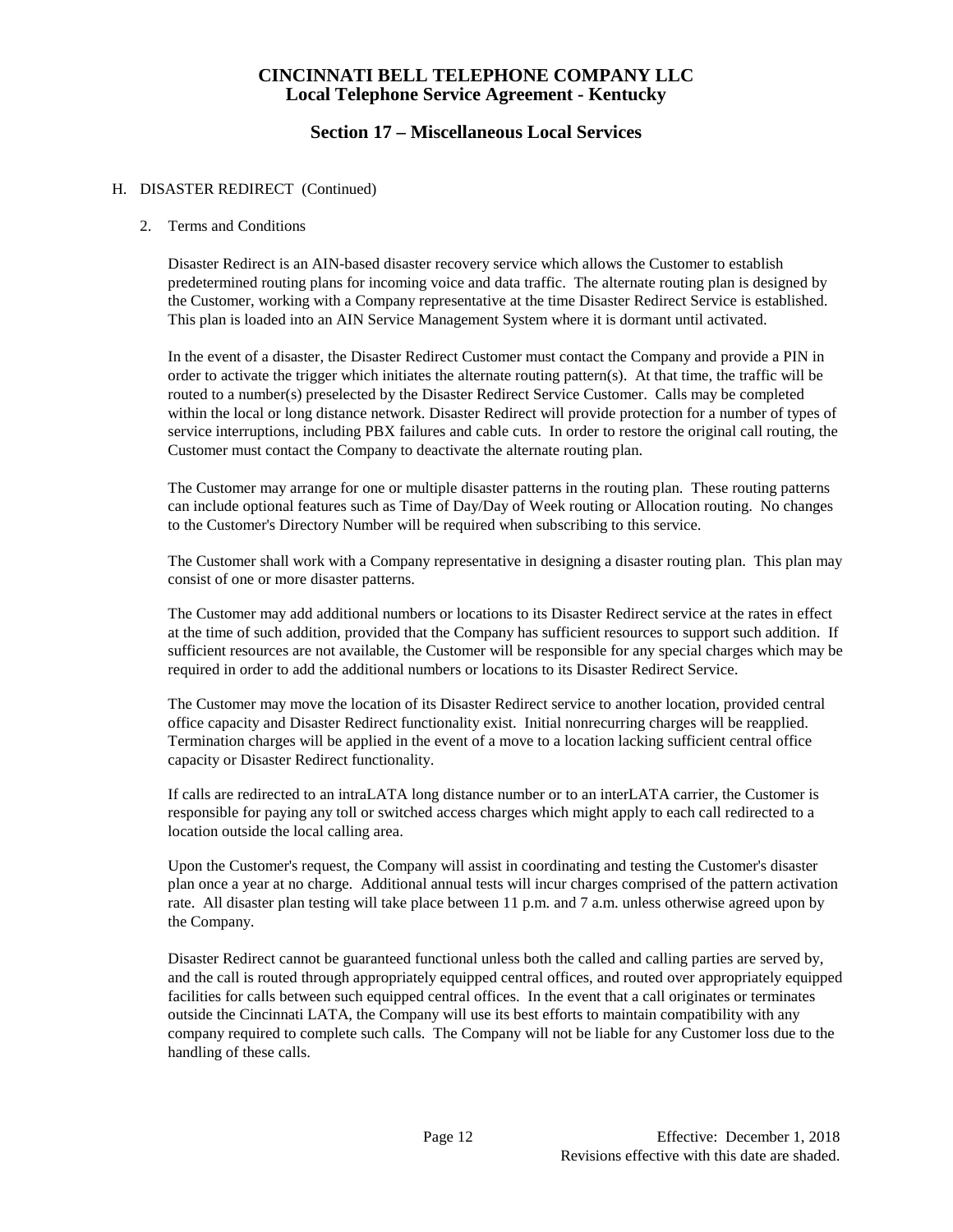### **Section 17 – Miscellaneous Local Services**

#### H. DISASTER REDIRECT (Continued)

The Company does not guarantee the availability or reliability of Disaster Redirect in the event of a network-affecting disaster.

Activation of Customer plans will be performed on a first come, first served basis. Upon request that Disaster Redirect be activated, the Company will make every effort to activate the service as quickly as possible. However, the length of delay between the time the Customer requests activation and the time that the activation actually occurs depends on factors such as the number of other Disaster Redirect activations being processed when an activation request is received as well as the network load at the time the request is received.

The Company shall not be responsible to the Customer or user if changes in any of the equipment, operations, or procedures of the Company used in the provision of Disaster Redirect render any facilities provided by the customer or user obsolete or require modifications or alterations of such equipment or system or otherwise affect its use or performance, provided the Company has met any applicable information disclosure requirements otherwise required by law.

Neither the Company, nor its agents, will be liable for any losses or damages of any kind resulting from the unavailability of its equipment or for any act, omission or failure of performance by the Company, or its employees, or agents. The Company will not be responsible for calls that cannot be completed as a result of repair or maintenance difficulties on Company facilities and equipment nor on equipment provided by the Customer.

Neither the Company, nor its agents assume liability for any loss of revenues, increased costs, expenses, liabilities or inconvenience experienced by the Customers due to any unsatisfactory performance of Disaster Redirect. Further, neither the Company, nor its agents, shall assume any liability for consequential, indirect or incidental damages.

The minimum service period for Disaster Redirect Service is 12 months.

If the Customer cancels, in whole or in part, any requested addition or modification to Disaster Redirect prior to installation of the service, the Customer will reimburse the Company for the actual expenses incurred by the Company in connection with such modification prior to the Company's receipt of notice of cancellation. However, the amount of such reimbursement should not exceed the charges for which the Customer would have otherwise been responsible.

Disaster Redirect is available to nonresidence Customers where facilities permit. Provision of Disaster Redirect is subject to the availability and operational limitations of the equipment and associated facilities.

3. Rates and Charges

The rates and charges Disaster Redirect are shown in the Price List Section of this Agreement.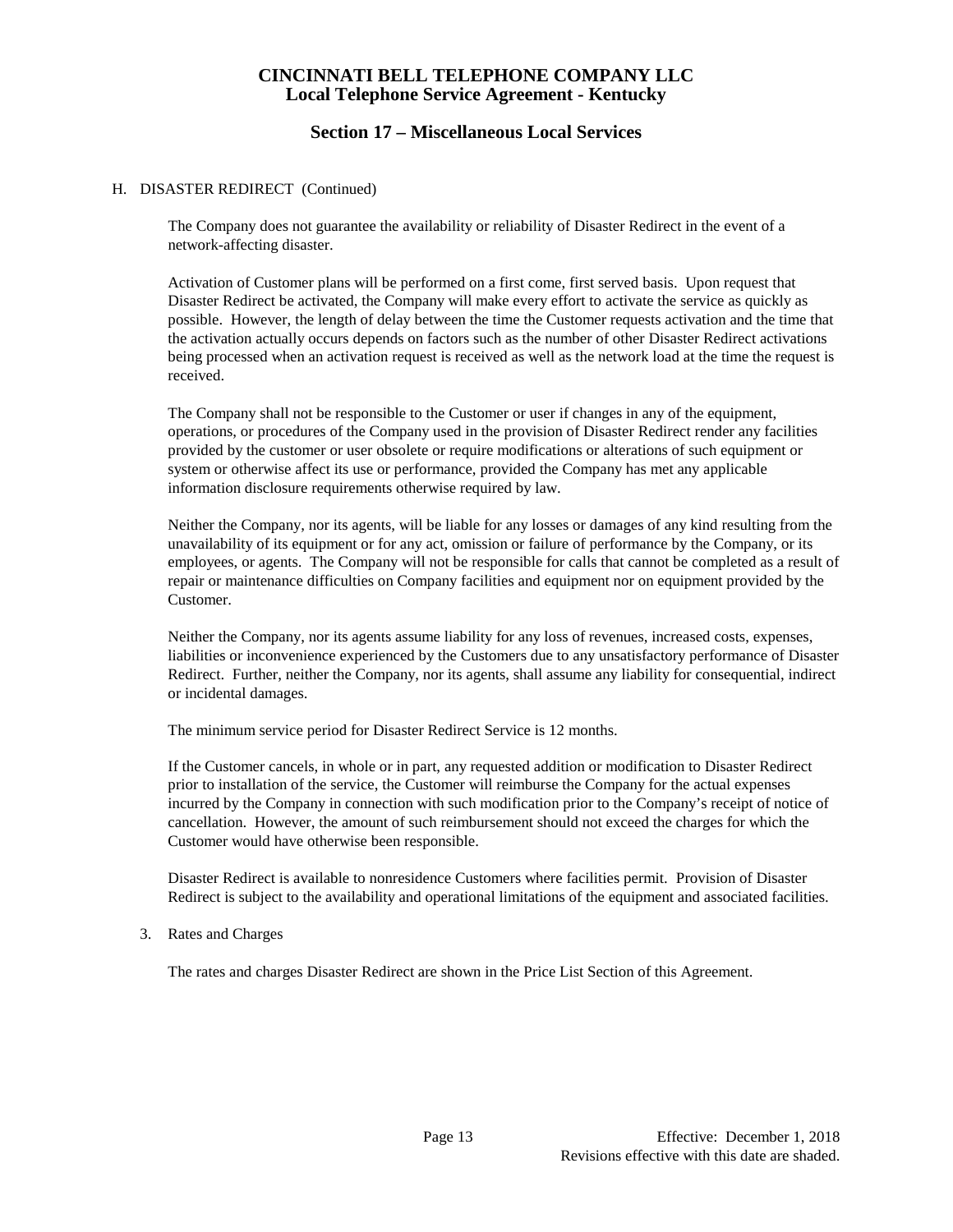# **Section 17 – Miscellaneous Local Services**

#### I. DISCOUNTS - GOVERNMENT AND EDUCATION

1. Municipal, County, and State Departments

A discount of 20 percent from the regular nonresidence monthly rates for flat rate or measured local exchange services lines or analog PBX trunks, provided pursuant to this Agreement or the Company's tariffs, is allowed to municipal, county, and state departments, and their branches having the qualifications indicated below. The discount in connection with measured service applies to the monthly rate but not to charges for local usage.

The service must be located in the administrative offices of the department or branches, and be used exclusively for municipal, county, or state governmental purposes.

In order to qualify for the discount, a municipal, county, or state department or its branch must be engaged in a governmental function and must derive its principal support from taxes levied by a municipality, county, or state. Municipal, county, or state departments or their branches which are engaged in non-governmental functions of a character similar to private business enterprises, and which do not derive their principal support from taxes levied by a municipality, county, or state, do not qualify for the discount.

- 2. Public Schools
	- a. Local Exchange Service Lines and Analog PBX Trunks

A discount of 20 percent from the regular nonresidence monthly rates for flat rate or measured local exchange services lines or analog PBX trunks, provided pursuant to this Agreement or the Company's tariffs, is allowed to municipal, county, and state public schools and to parochial and private schools of the character indicated below. The discount in connection with measured service applies to the monthly rate but not to charges for local usage.

The service must be located in a school or its administrative offices and be used exclusively for school purposes.

A public school, in order to qualify for the discount, must be an elementary, middle or high school, or college with a curriculum of studies customarily provided in a public school, which derives its principal support from taxes levied for school purposes by a municipality, county, or state, and to which enrollment is open to the public generally.

b. Broadband Connect Service

A discount of 20 percent from the regular Broadband Connect Service rate is allowed to those institutions which are chartered by the State Board of Education pursuant to Kentucky Revised Code, as well as, two year and four year colleges accredited by the State Board of Regents.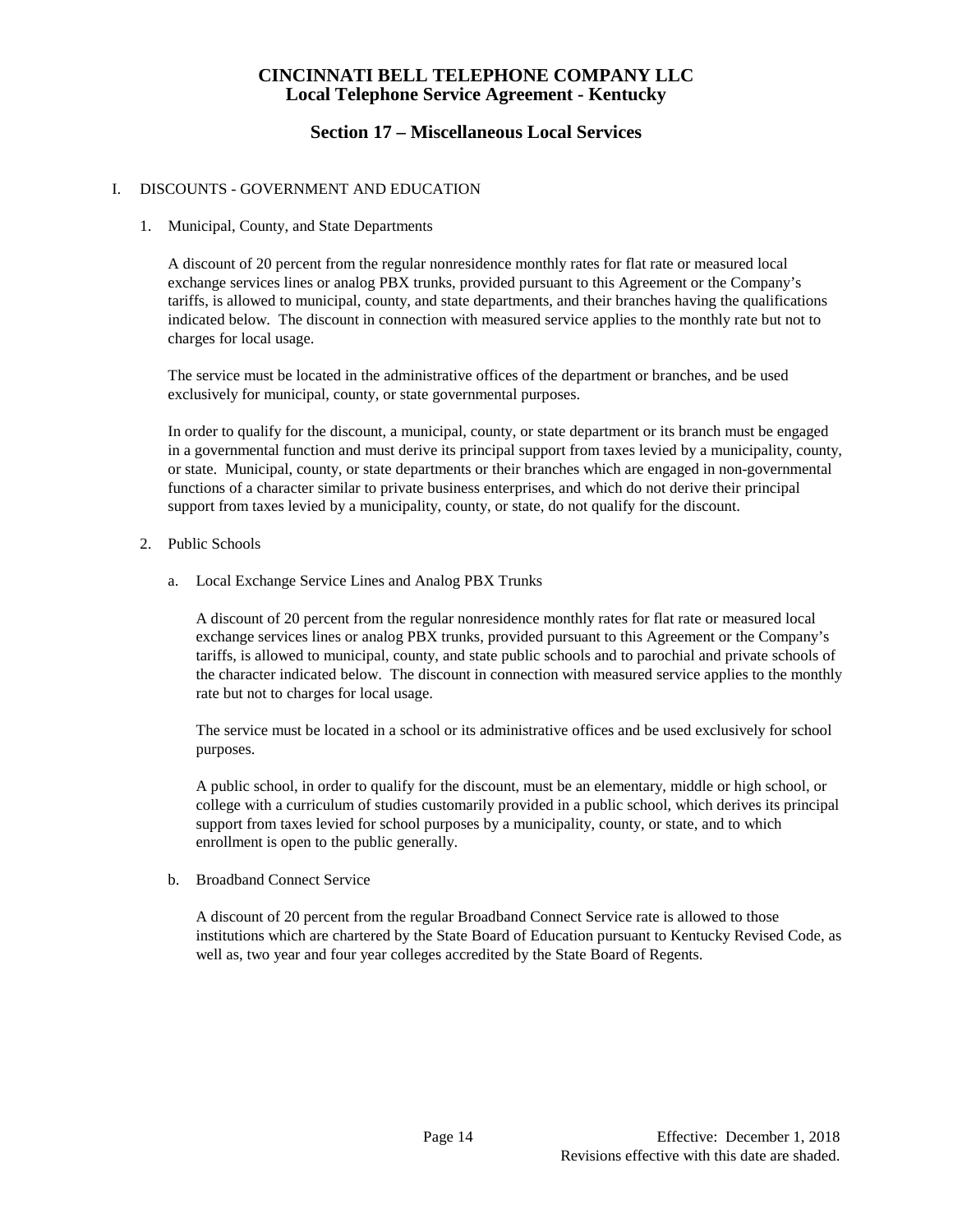# **Section 17 – Miscellaneous Local Services**

#### J. DUAL SERVICE

1. Terms and Conditions

Dual Service allows calls to a telephone number to be sent simultaneously to two different addresses served from the same wire center. The provision of Dual Service assures the Customer continual service at both locations during the time of a move and will be limited to a maximum of 30 days.

Dual Service is limited to orders for a transfer of service within the same wire center where no telephone number change is involved. Dual Service will be offered subject to the availability of facilities and technical limitations. Dual Service will be available to Customers of access line service.

The following features are not compatible with Dual Service and will be temporarily unavailable at both locations until Dual Service is no longer subscribed.

Call Forwarding Busy Line Call Forwarding Don't Answer Call Tracing Call Waiting Deluxe Caller ID Calling Name and Number Repeat Dialing

2. Rates and Charges

. The rates and charges are to establish Dual Service only and are in addition to applicable portion of the monthly rate on both lines during the period of service overlap.

The rates and charges for Dual Service are shown in the Price List Section of this Agreement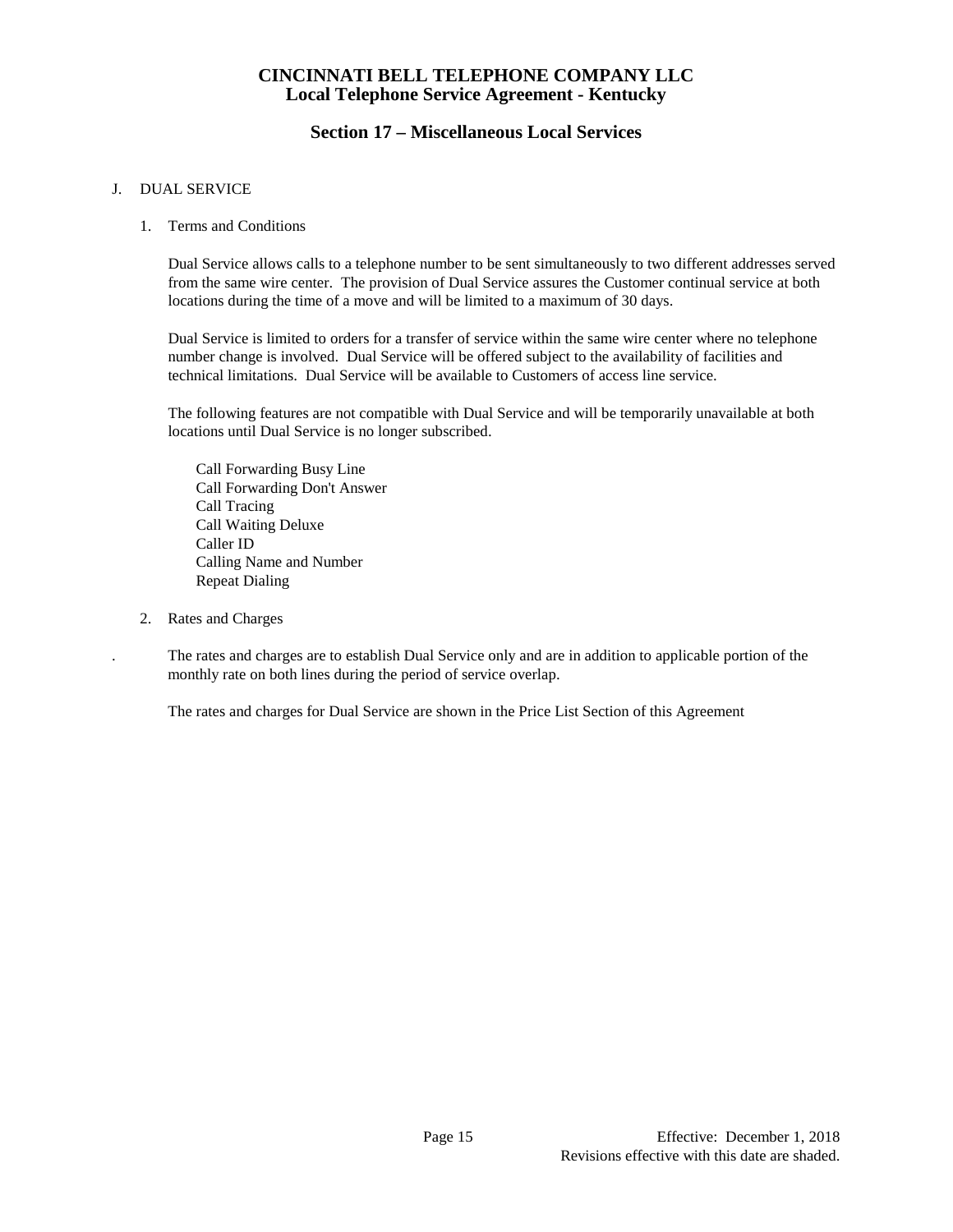# **Section 17 – Miscellaneous Local Services**

#### K. HUNTING

1. Terms and Conditions

Hunting service is the process by which two or more exchange service lines of the same class, served from the same central office and furnished to the same customer, are grouped so that incoming calls overflow to the first non-busy line if the called line is busy. A busy signal is not given unless all the grouped lines are busy.

Hunting service may be set up on a serial, sequential or multiline group basis.

Charges for Hunting on exchange access lines are in addition to the regular local exchange service access line rate.

2. Rates and Charges

The rates and charges for Hunting service are shown in the Price List Section of this Agreement.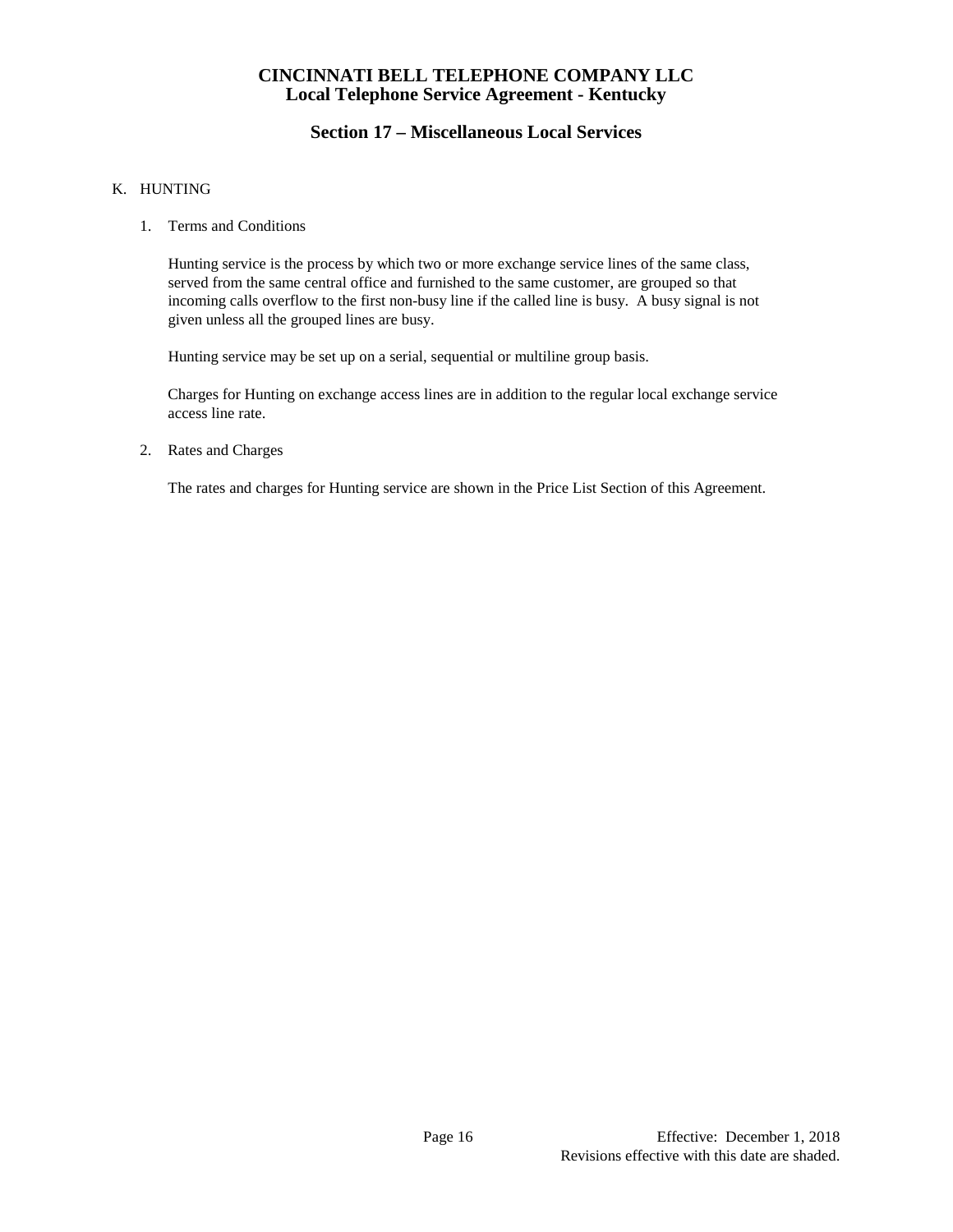# **Section 17 – Miscellaneous Local Services**

#### L. LOCAL CONFERENCE SERVICE

#### 1. Terms and Conditions

Local conference service consists of furnishing local connections on three or more exchange access lines subject to equipment limitations; or combinations of three or more exchange access lines on one connection at the same time so that each may communicate with all the others. Service between all connections must be local.

Local conference service is offered only when all connections are between exchange access lines having the Cincinnati and Kentucky Metropolitan exchanges in their local calling areas.

One class of service is offered, whether the call is to specified persons or specified numbers. The Company will upon request, endeavor to arrange for the establishment of a local conference connection at a specified time.

Charges for local conference calls are billed only to the originating Customer. Chargeable time begins when connection is established between all the persons on the conference and ends when the connection is terminated at all points. A Customer's request that a conferee be added to or disconnected from a conference call on which conversation is in progress, is considered as terminating the call and initiating a new call to the revised group.

2. Rates and Charges

The rates and charges for Local Conference Service are shown in the Price List Section of this Agreement.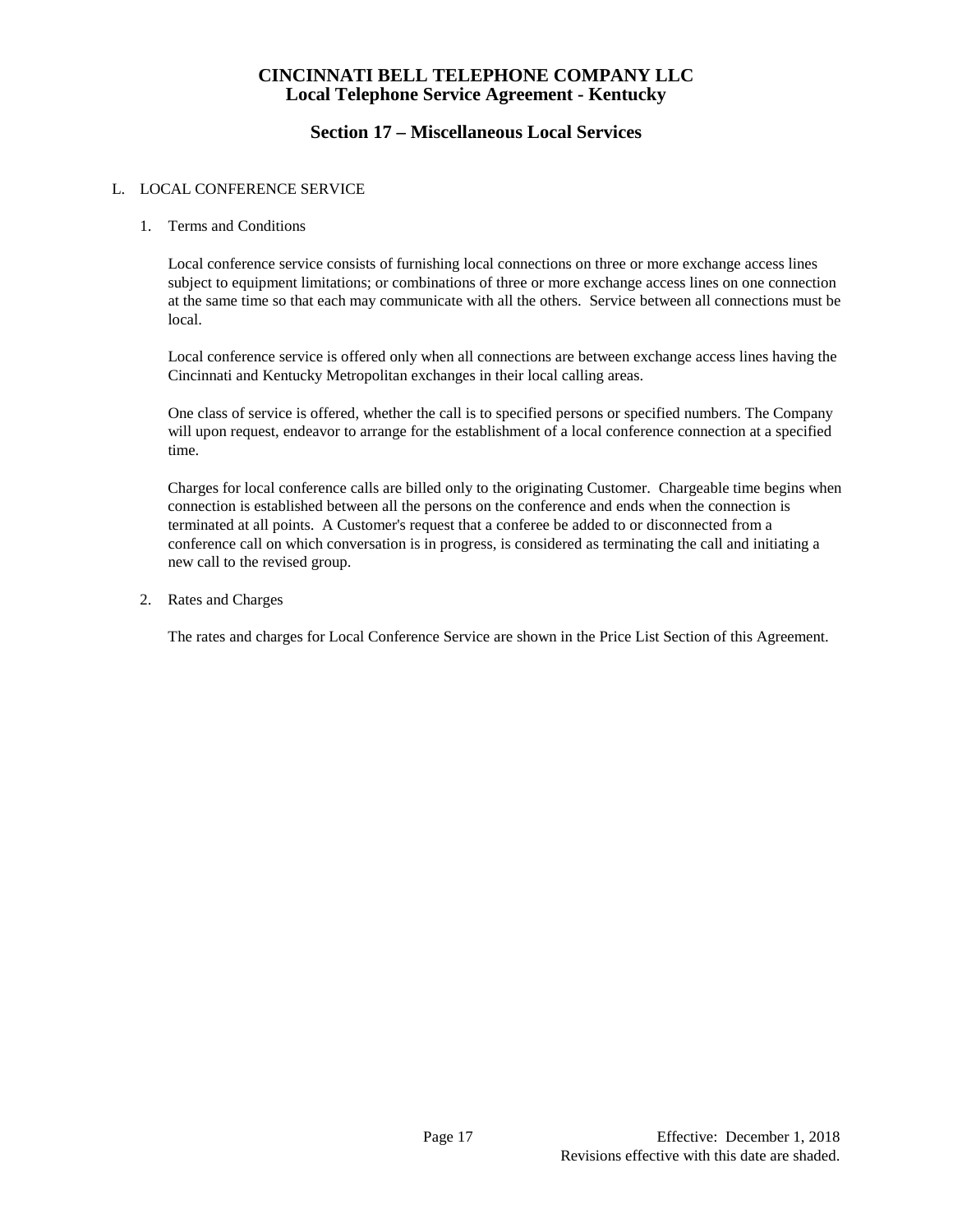# **Section 17 – Miscellaneous Local Services**

#### M. LOCAL SERVICE FREEZE

Local Service Freeze (LSF) will be provided upon Customer request to control instances of unauthorized switching of local service.

Only the Customer to LSF can authorize the removal of LSF from the account to allow for an authorized migration of service to another local service provider.

Approved methods of LSF removal include:

- 1. Submission of Letter of Agency (LOA) to the Company with the current Customer's signature.
- 2. Three-way telephone call with the Company representative, the current Customer, and the potential new local service provider.
- 3. Customer's electronically signed authorization.

The Company will adhere to applicable state and/or federal guidelines for preferred carrier freeze for local exchange service.

There is no recurring charge or nonrecurring charge to add or remove LSF.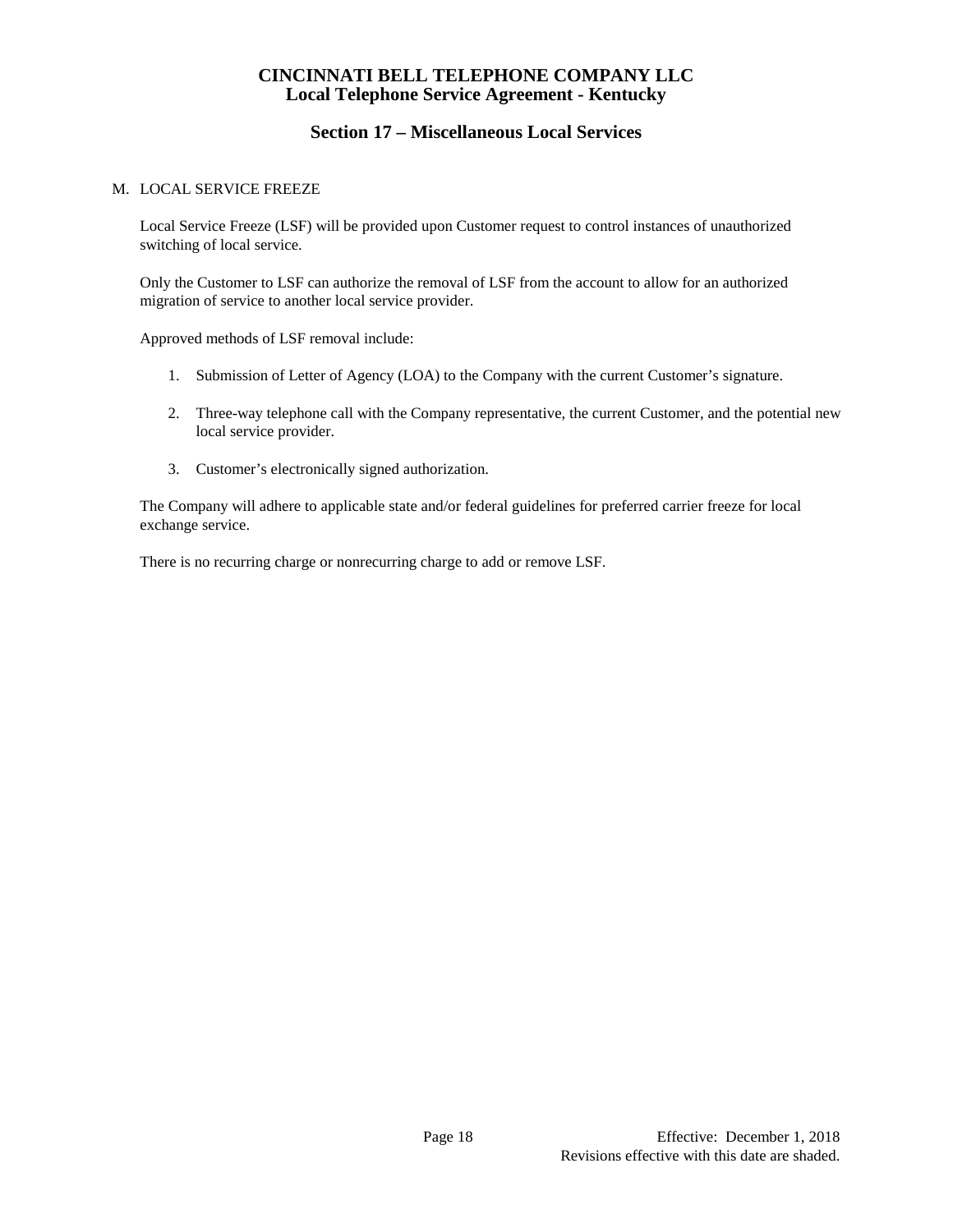# **Section 17 – Miscellaneous Local Services**

#### N. MAKE BUSY AND BREAK HUNT

#### 1. Terms and Conditions

"Make Busy" and "Break Hunt" are two methods of restricting traffic. With these arrangements, a key is provided at the Customer's location which either makes certain lines busy or breaks the hunting from certain lines so that calls may be directed to a centralized point or to a specific line or lines. At least one line of a group of exchange service lines must be excluded from Make Busy.

The features are provided only with individual nonresidence line service, subject to the availability of facilities. The Make Busy and Break Hunt features use equipment arrangements in the central office which are considered standard by the Company.

A private line channel for control is required between the serving central office and the Customer's location. A closure on the control channel is required at the customer's control location to activate and deactivate the features. The closure is normally provided by an externally mounted locking type key (cut-off key).

Provision of these features is based on the serving central office and the Customer's control location being in the same central office area. When the serving central office and the Customer's control location are not in the same central office area, charges apply equal to the estimated cost for any additional equipment or facilities required to provide the features.

2. Rates and Charges

The rates and charges for Make Busy and Break Hunt are shown in the Price List Section of this Agreement.

For a change from Make Busy to Break Hunt or vice versa, or from one line equipped to another, the specified initial charge applies.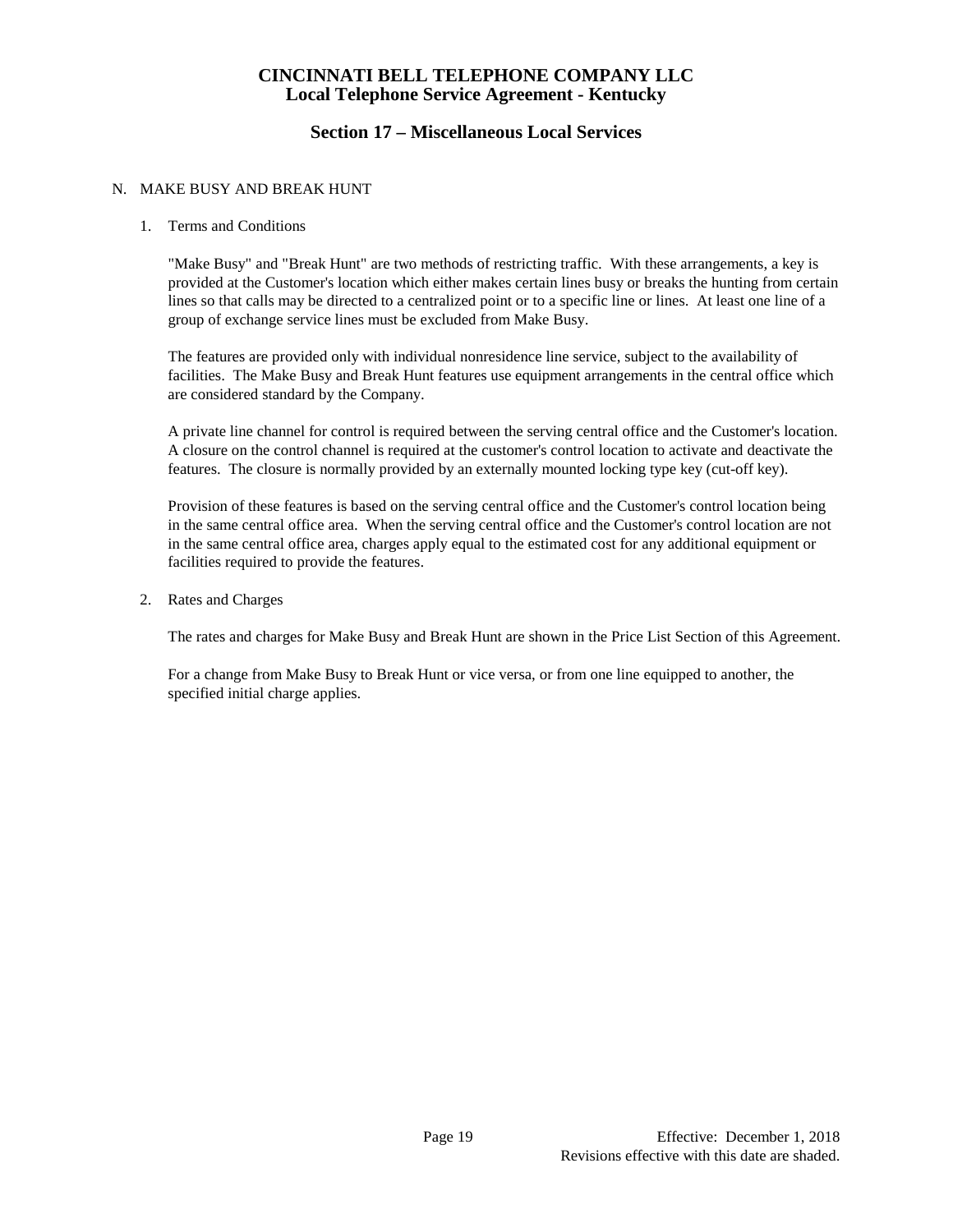# **Section 17 – Miscellaneous Local Services**

#### O. ORIGINATING LINE NUMBER SCREENING

#### 1. Terms and Conditions

Originating Line Number Screening is a two digit code passed by the Company's local central office switch with the Automatic Number Identification (ANI) at the beginning of a call that provides information about the line originating the call. The information provided in the two digit code is designed to inform the exchange or interexchange carrier and/or the operator service provider about certain service classes or special characteristics of the billing number associated with the line originating the call. Under this arrangement, operators should accept only those originating toll calls that are made collect, billed to a third number, or billed to a calling card.

Originating Line Number Screening is offered to non-residence individual line, trunk line, and pay telephone access line customers.

Customers subscribing to Originating Line Number Screening are responsible for all toll calls originating from their line which are not solely carried over the Company's facilities.

If a call originates with the Company, but is not carried solely over the Company's facilities, the Company will send, with an ANI, the two digit code that identifies the call as being selectively screened. The Company assumes no liability for calls completed by any other entity or carrier, as long as the two digit code accompanies that ANI forwarded to the other entity or carrier. The Company is responsible for properly handling calls, which are selectively screened, and are not carried over any other carrier's network or facilities.

Originating Line Number Screening is offered subject to the availability of suitable facilities and equipment.

The minimum service period for Originating Line Number Screening is one month.

#### 2. Rates and Charges

The rates and charges applicable to Originating Line Number Screening Service are in addition to all other rates and charges.

The rates and charges for Originating Line Number Screening are shown in the Price List Section of this Agreement.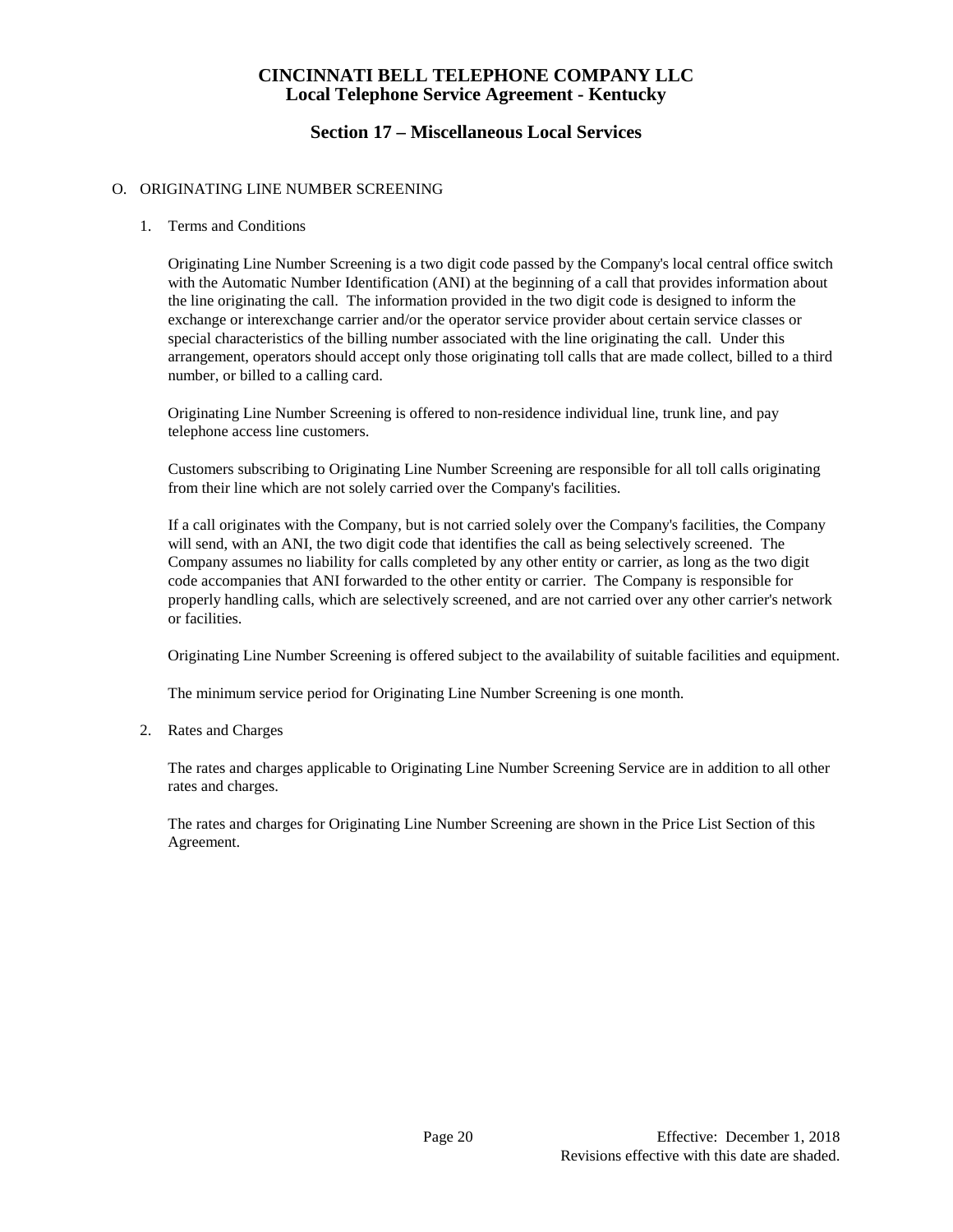# **Section 17 – Miscellaneous Local Services**

#### P. PUBLIC ANNOUNCEMENT SERVICE

#### 1. Terms and Conditions

a. General

Use of Company facilities for public announcement service is subject to the following conditions:

- 1. For purposes of identification, exchange service customers who transmit recorded announcements over facilities provided by the Company must include in the recorded message the name of the organization or individual responsible for the service and the address at which the service is provided.
- 2. Customers transmitting factual announcement such as time, weather, stock market quotations, airline schedules, and similar information are excluded from the preceding conditions.
- 3. Failure to comply with the provisions of this Agreement will be cause for termination of the service.
- 4. The Company will reveal on request, to the extent the information is available from its records, the identity of the individual responsible for service with which announcement facilities have been associated.
- 5. Public Announcement Service employing customer-provided terminal equipment will be furnished only where facilities are available and only when the provider purchases as many public announcement service access lines as may be required to adequately serve all calls received without interfering with any of the services offered by the Company. The Company reserves the right to evaluate the effect on facilities usage of public announcement services which may result in long holding times and create equipment blockage in the central office. In the event that Public Announcement Service causes significant interference, the Company has the right to discontinue service without prior notification to the customer.
- b. Responsibility of the Company

The Company will not be responsible for any loss or damage, or for any impairment or failure of the service, arising from or in connection with the use of customer-owned equipment or facilities and not caused solely by the negligence of the Company.

Telephone service furnished by the Company is not represented as adapted to the transmission of prerecorded messages. The use of customer-provided terminal equipment employed for public announcement service in connection with the facilities of the Company is permitted only on the condition that the liability of the Company for damages arising out of mistakes, omissions, interruptions, delays, or errors or defects in transmission, or failures or defects in the Company equipment occurring in the course of furnishing service and not caused by the negligence of the Customer, or of the Company in failing to maintain proper standards of maintenance and operation and to exercise reasonable supervision, will in no event exceed an amount equivalent to the proportionate charge to the Customer for the period of service during which such mistake, omission, interruption, delay, or error or defect in transmission, or failure or defect in the Company equipment occurs.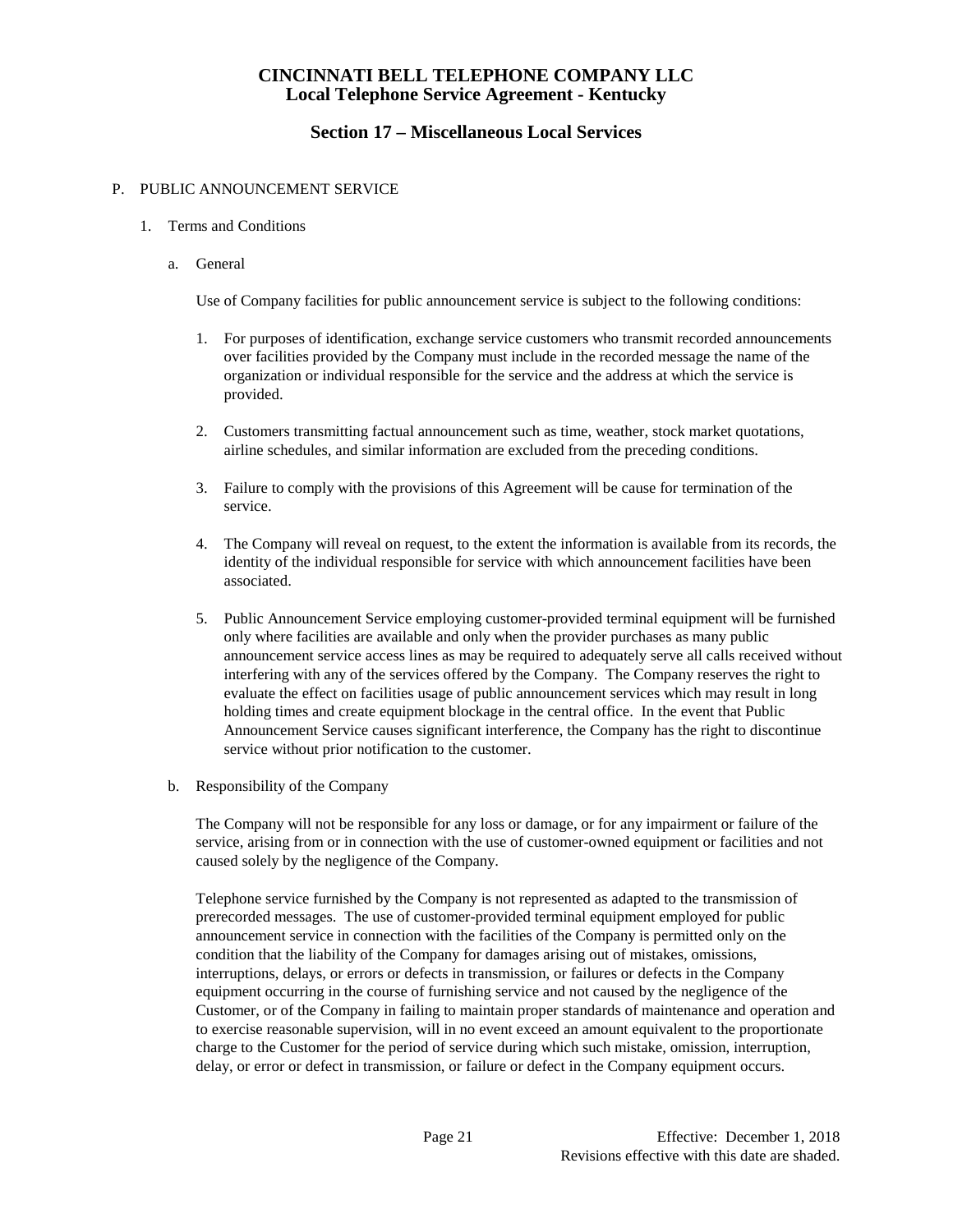# **Section 17 – Miscellaneous Local Services**

#### P. PUBLIC ANNOUNCEMENT SERVICE (Continued)

c. Obligation of the Customer

 The Customer is responsible for obtaining all necessary permission, licenses, written consents, waivers and releases and all other rights from all persons whose work, statements or performance are used in connection with public announcement service, and from all holders of copyrights, trademarks and patents used in connection with the service.

 The Customer will be liable for, and will indemnify, protect, defend and save harmless the Company against all suits, actions, claims, demands and judgments, of all costs, expenses and counsel fees incurred on account thereof, arising out of and resulting directly or indirectly from Public Announcement Service or in connection with it, including but not limited to, any loss, damage, expense, or liability resulting from any infringement or claim of infringement, of any patents, trademark, copyright, or resulting from any claim of libel or slander, or any other claims related to the content of the program material.

 The Customer assumes all financial responsibility including other specific rates and charges under this Agreement for all costs involved in providing Public Announcement Service.

 The Customer has exclusive responsibility and control over the content, quality and characteristics of speech used in the recording. The Company assumes no liability for the quality of, defects in, or contents of the recording. The Customer must exclude from the message or announcement any matter whose dissemination is prohibited by law. In the event that the contents of the Customer's message or announcement are found to be unlawful by any appropriate law enforcement or regulatory agency, the Company reserves the right to refuse service or to terminate service upon receipt of an order from that agency so directing.

2. Rates and Charges

The monthly rates and nonrecurring charges for Public Announcement Service lines are the same as specified for flat rate nonresidence lines and hunting, where applicable. Additionally, a monthly Network Surcharge applies to each line, except the Network Surcharge does not apply where the Customer subscribes to not more than five Public Announcement Service access lines.

The rates and charges for Public Announcement Service are shown in the Price List Section of this Agreement.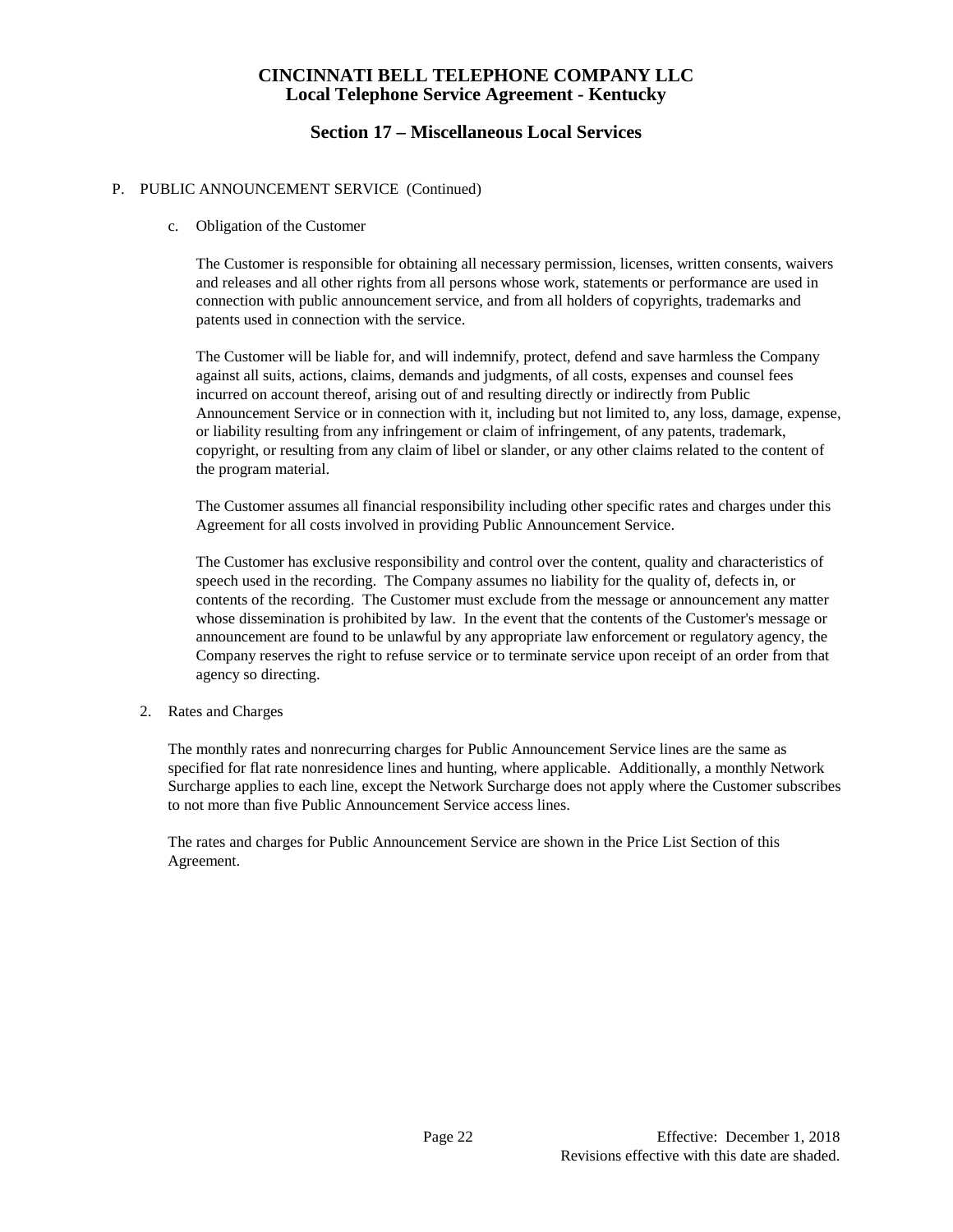# **Section 17 – Miscellaneous Local Services**

#### Q. REMOTE CALL FORWARDING

#### 1. Terms and Conditions

Remote Call Forwarding (RCF) allows a call placed from a station (the originating station) to a Customer's (the RCF Customer) telephone number (the call forwarding location) to be automatically forwarded by Company central office equipment to another station designated by the RCF Customer (the terminating station) which is (1) interexchange, (2) local exchange service, (3) 800 Service, or (4) foreign exchange (FX) service. RCF may be used with foreign exchange service to forward calls via network facilities when the foreign exchange line is busy. This service is available only where the terminating station has incomingcall dial capability.

RCF service is offered subject to the availability of suitable facilities.

RCF service is not offered where the terminating station is a coin telephone.

The Company will not provide identification of the originating telephone number to the RCF customer.

Transmission characteristics may vary depending on the distance and routing necessary to complete the remotely forwarded call.

RCF is not represented as being suitable for satisfactory transmission of data.

Regular Call Forwarding should not be offered as a feature at the RCF terminating station.

Remote Call Forwarding is provided on the condition that the Customer subscribes to sufficient RCF features and facilities to adequately handle calls to the terminating station(s) without interfering with or impairing any services offered by the Company. If in the opinion of the Company, additional RCF features at the call forwarding location or facilities at the terminating station are needed, the Customer will be required to subscribe for such additional RCF features and facilities. In the event the Customer refuses to subscribe for these additional RCF features and facilities, the Customer's RCF service will be subject to termination.

One Directory Listing is provided without additional charge in the directory covering the exchange in which the call forwarding central office is located.

The minimum service period for RCF is two months.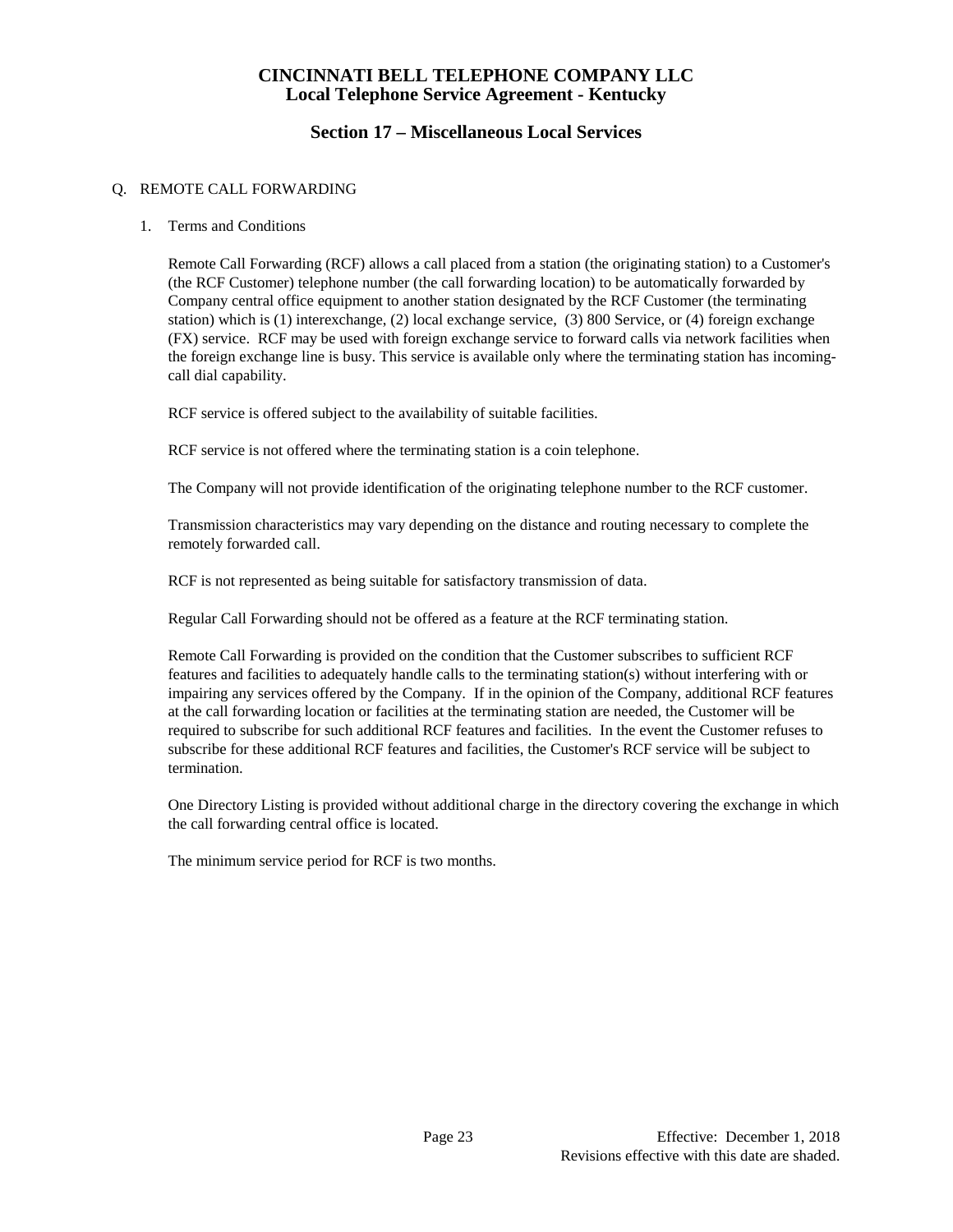# **Section 17 – Miscellaneous Local Services**

#### Q. REMOTE CALL FORWARDING (Continued)

#### 2. Rates and Charges

a. Message Charges

The message charges applicable to remotely forwarded calls are comprised of two separate charges:

1. Charge for the portion of the call from the originating station to the call forwarding location

The charge for this portion of a remotely forwarded call will be the charge applicable for the type of call involved.

2. Charge for the portion of the call from call forwarding location to the terminating station.

The Remote Call Forwarding Customer is responsible for the applicable customer-dialed stationto-station toll charge. On local calls, the Customer is responsible for the payment of a per minute charge equivalent to the measured service usage charges for originated customer-dialed measured service calls as specified in Section 4 of this Agreement.

Usage allowances are not applicable to RCF. The preceding charges apply to all calls answered at the terminating station, including person-to-person and collect calls, even though such calls might not be accepted at the answering location.

b. Number Changes

The initial nonrecurring charge applies each time:

The number is changed at the call forwarding location.

The number to which calls are forwarded is changed at the request of the Customer.

c. Remote Call Forwarding Feature

The rates and charges are for the Remote Call Forwarding feature only and are in addition to applicable rates and charges for service and equipment with which it is used.

The rates and charges for Remote Call Forwarding are shown in the Price List Section of this Agreement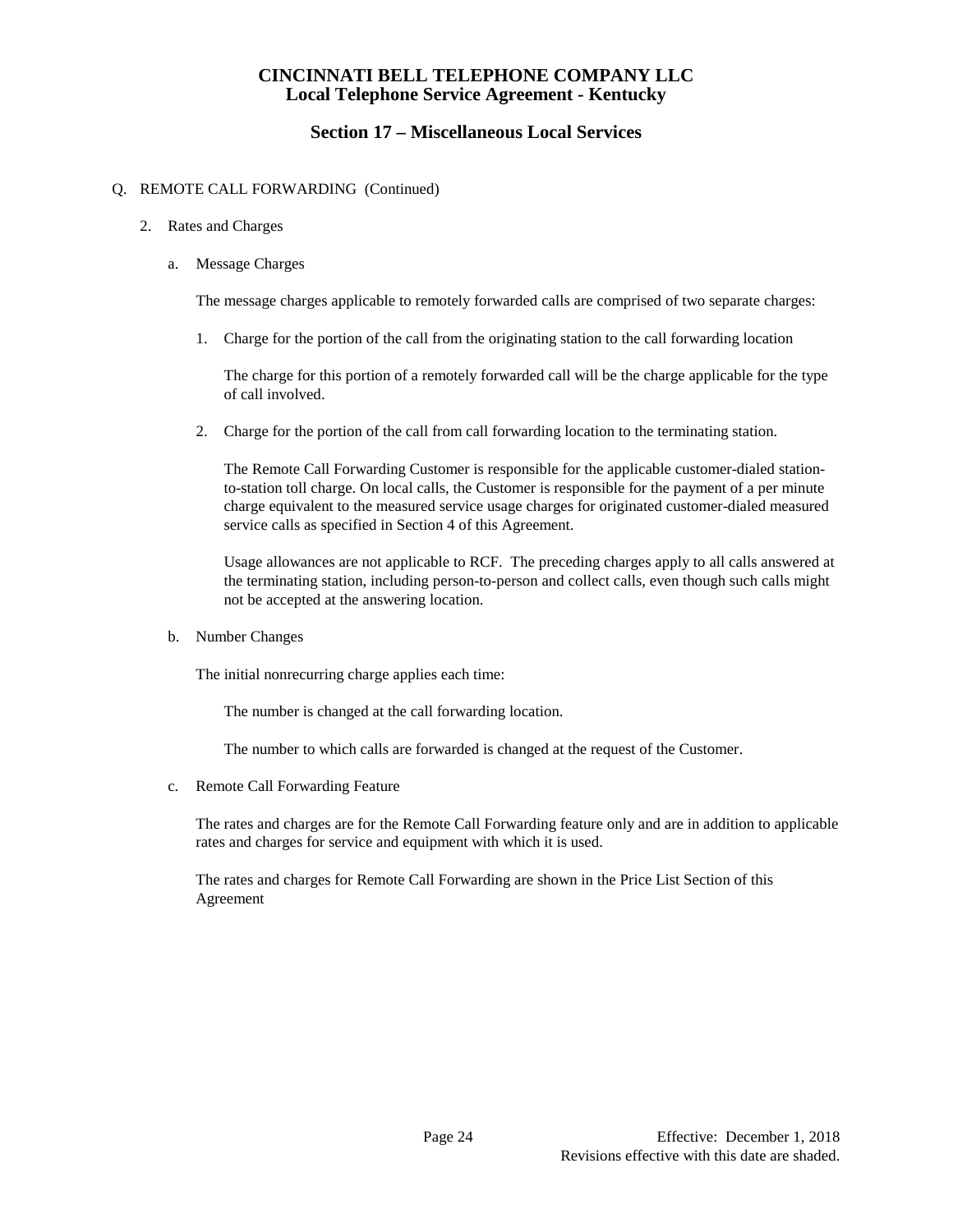# **Section 17 – Miscellaneous Local Services**

#### R. SELECTIVE CALL ACCEPTANCE

#### 1. Terms and Conditions

Selective Call Acceptance allows a Customer to establish a list of numbers that are to be accepted on the Customer's line. When an incoming call is from a telephone number that is on the list, it will be completed. If an incoming call is from a telephone number that is not on the list, it will be routed to a local telephone number that has been predetermined by the Customer. A Company representative will work with the Customer to initialize and update the acceptance list. The number of telephone numbers that appear on the acceptance list will be subject to Customer needs and technical feasibility.

A nonrecurring charge applies to the initialization of the acceptance list and any subsequent updates to the list.

Selective Call Acceptance calls will be routed within the local network.

If the network receives a calling party number where the handling of the call has not been predetermined, (i.e. new telephone number), the call will be routed to a predetermined default location, that has been selected by the Customer.

If the network does not receive the required information necessary to process a call (i.e. out-of-area), the call will be routed to a predetermined default location that has been selected by the Customer.

In the event that a call originates outside the Cincinnati LATA, the Company will use its best efforts to maintain compatibility with any carrier required to complete such calls.

Provisioning of this service is subject to the availability and operational limitations of the equipment and associated facilities. A Company technician will review each Customer line in order to determine technical feasibility and any possible impact to other services that the Customer has on their line.

Standard network traffic controls within the Customer's serving central office may limit the number of queries launched to this service. If this occurs, normal call processing will occur as if the Customer did not have the Selective Call Acceptance service, i.e. calls will not be screened by Selective Call Acceptance.

2. Rates and Charges

The rates and charges for Selective Call Acceptance are shown in the Price List Section of this Agreement.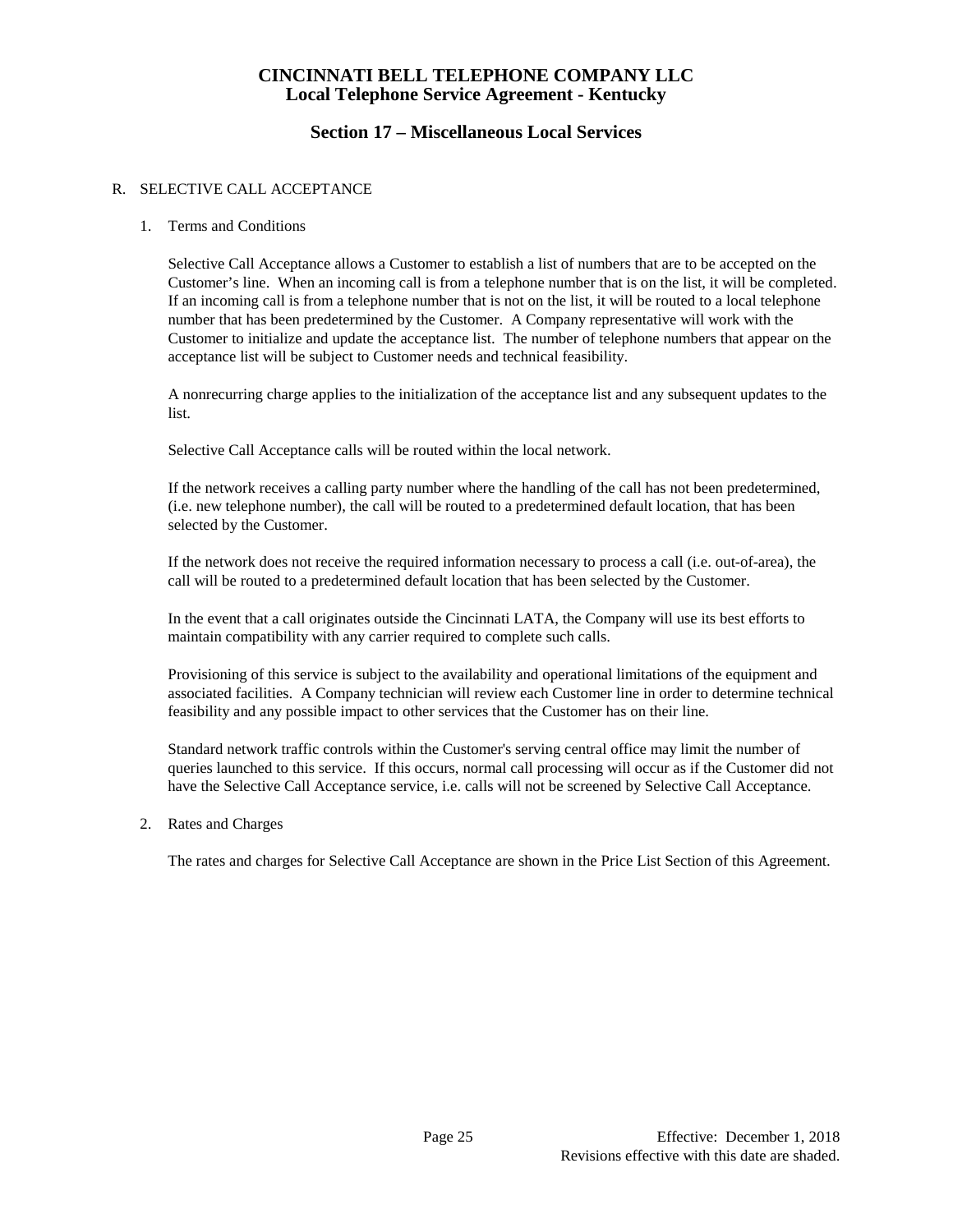# **Section 17 – Miscellaneous Local Services**

#### S. SELECTIVE CLASS OF CALL SCREENING

1. Terms and Conditions

Selective Class of Call Screening service enables a Customer, through Company operator identification, to restrict outgoing toll calls from the Customer's station users. Only toll calls which are charged to the called telephone number, a third number, or a Company calling card account are permitted.

. All local calls and calls to Company numbers such as repair service, directory assistance, and public emergency service numbers such as 911 will be permitted from the establishment.

Selective Class of Call Screening is available only where facilities permit, to colleges or universities, hospitals, hotels, motels, and other such institutions.

2. Rates and Charges

Selective Class of Call Screening customers must pay a service establishment charge per establishment plus an initial and monthly charge per trunk equipped with Selective Call of Call Screening.

The rates and charges for Selective Class of Call Screening are shown in the Price List Section of this Agreement.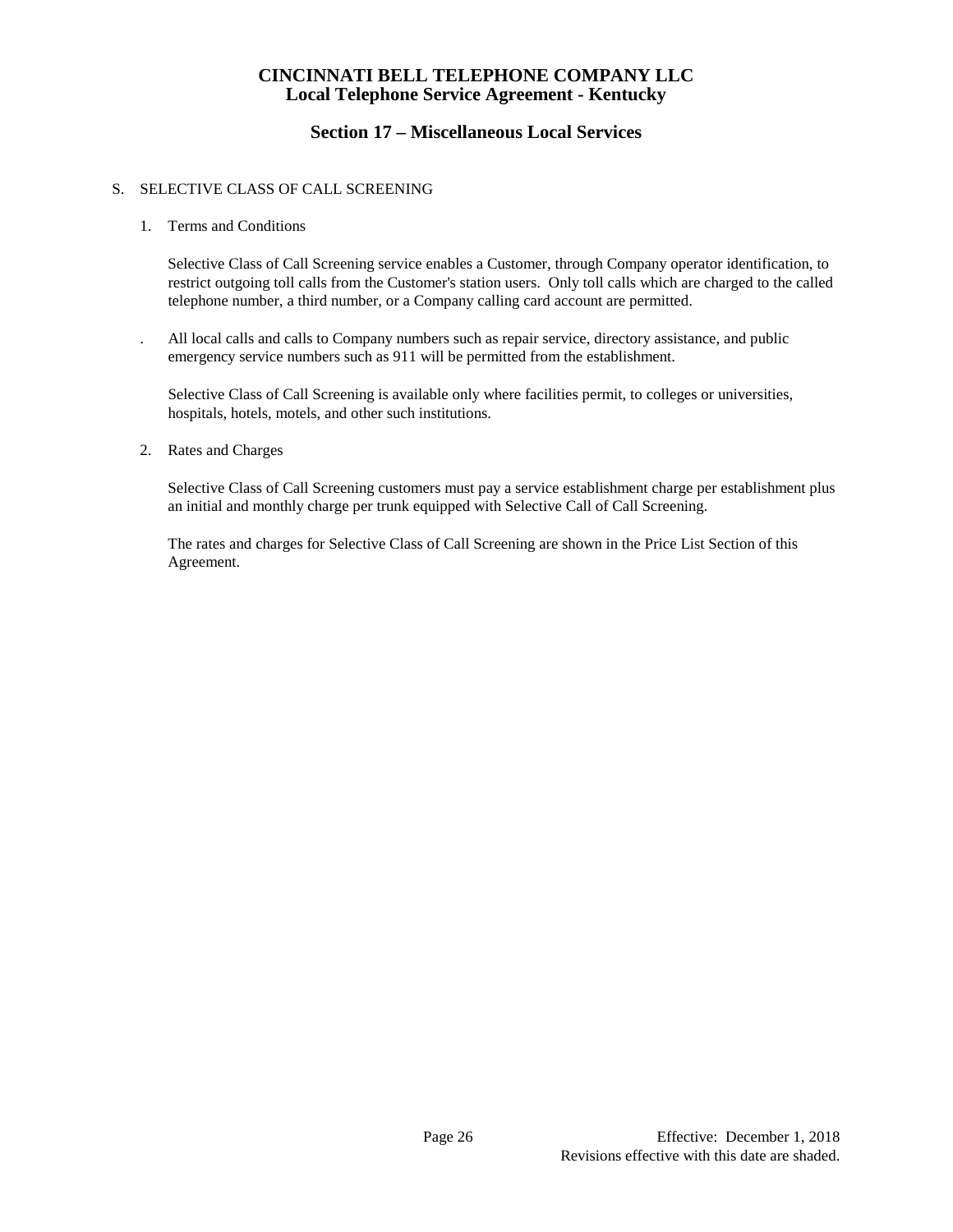## **Section 17 – Miscellaneous Local Services**

#### T. SINGLE NUMBER ROUTING

#### 1. Terms and Conditions

Single Number Routing is an AIN-based service which allows a Customer with multiple locations, providing the same service, to advertise one number for that service. The network routes calls to the Customer location most appropriate for the calling party based on the geographic location of the calling party. The Customer may choose to route calls based upon the 5-digit zip code or 9-digit zip code of the calling party.

The Company will maintain a standard database mapping its serving area customer's ten-digit telephone number to a five-digit or nine-digit zip code. In turn, the Customer must also develop a database which maps each five-digit zip code or nine-digit zip code within the Customer's serving area to a particular Customer location. All calls from each zip code area will be routed to a specified Customer location. Calls from telephone numbers not in the Company's database or zip codes not served by the Customer may be routed to a default location of the Customer's choice. This location may include a standard announcement requesting that the calling party directly call the desired Customer location.

If the network does not receive the calling party number (such as calls from cellular telephones and some other telephone companies), a standard announcement may be provided to prompt the caller to enter his telephone number using a Touch-Tone pad. The call will be routed based on the caller's response to the prompt. If the caller chooses not to enter the telephone number, or is unable to enter the number, the calling party may be routed to a default location of the Customer's choice. This may be a message indicating that he/she should call the desired location directly.

If the network receives a calling party number which is not contained in the database (i.e., new telephone number; caller located in area not serviced by the Customer), the call may be routed to a default location of the Customer's choice. This may be a message indicating that the caller should call the desired location directly.

The Customer is limited to making subsequent changes to the routing scheme or options (five-digit versus nine-digit zip code, initiated versus delivered calls) at the end of the month.

This routing plan is designed by the Customer, working with a Company representative at the time Single Number Routing is established. The Company will review the Customer's routing plan to determine its impact on the local network, as well as its technical feasibility. The Company will load this plan into an AIN Service Management System.

Calls may be completed within either the local or long distance network.

Single Number Routing is available to nonresidence subscribers where facilities permit.

No changes to the subscriber's Directory Number will be required when subscribing to this service.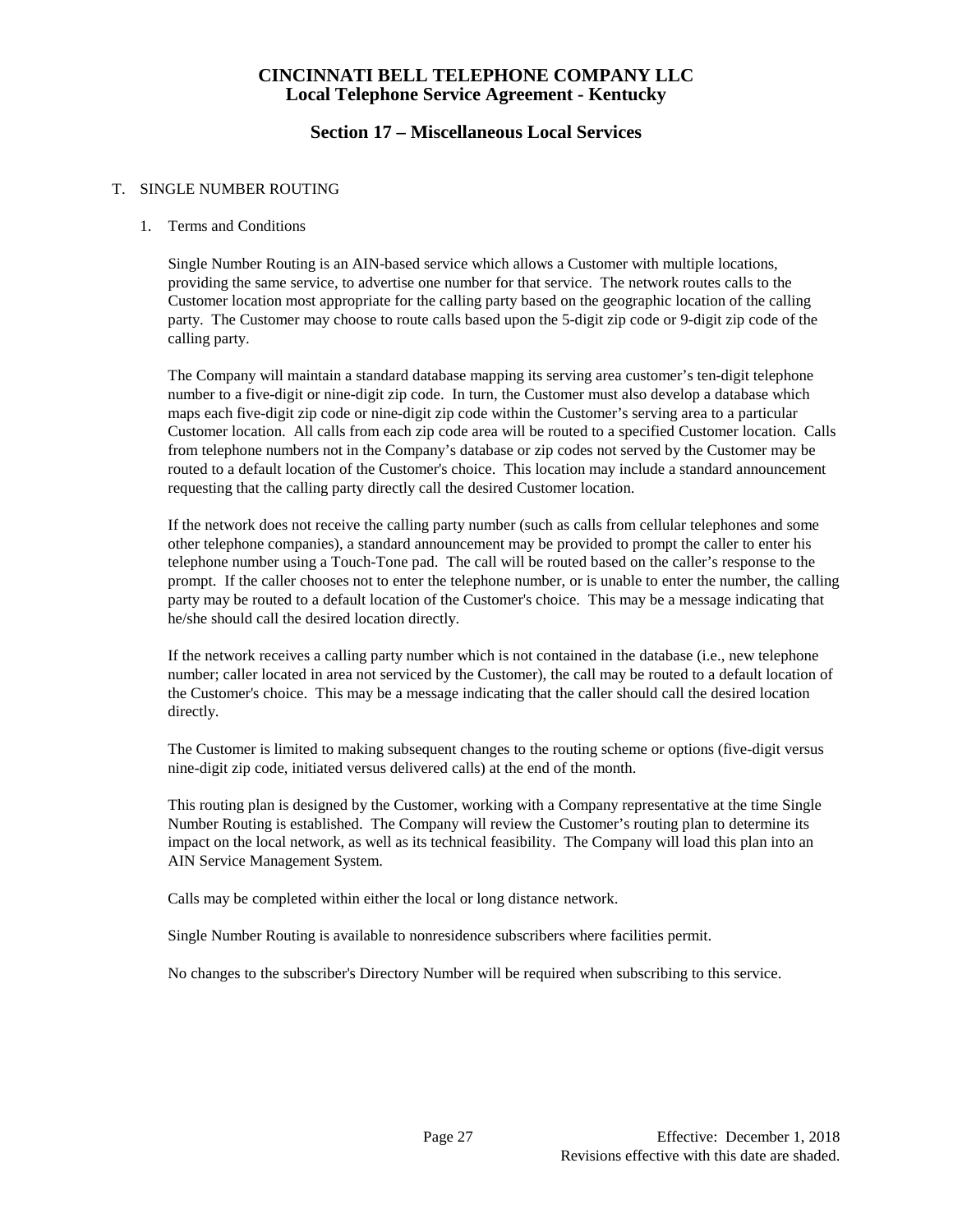# **Section 17 – Miscellaneous Local Services**

#### T. SINGLE NUMBER ROUTING (Continued)

#### 1. Terms and Conditions (Continued)

The Customer must select between the Delivered Calls Option and the Initiated Calls Option. With the Delivered Calls Option, the Customer pays only for calls which are answered by a person or an automated message. The Customer does not pay for busy calls or caller-abandoned calls. With the Initiated Calls Option, the Customer pays for all calls made to the single number regardless of whether the call is answered at the destination location. Under either option, all calls are billed at the same rate based on the total number of calls made during the billing month.

Provision of Single Number Routing or any specific element associated with this service, is subject to the availability and operational limitations of the equipment and associated facilities.

If the Customer cancels, in whole or in part, any requested addition or modification to Single Number Routing prior to installation of the service, the Customer will reimburse the Company for the actual expenses incurred by the Company in connection with such modification prior to the Company's receipt of notice of cancellation; provided, however, the amount of such reimbursement will not exceed the charges for which the Customer would have otherwise been responsible.

The Customer may add or delete locations to its Single Number Routing service provided that the Company has sufficient resources to support such addition/deletion. If sufficient resources are not available, the Customer will be responsible for any special charges which may be required in order to add the additional locations to its Single Number Routing service. At that time, the Customer must provide a revised mapping schedule to provide routing information for the location(s) being added/deleted and existing locations.

Calling parties outside of the Company's calling area will be responsible for paying any toll charges which might apply when using the Single Number Routing service.

The Company does not guarantee the availability or reliability of Single Number Routing in the event of a network-affecting disaster.

Single Number Routing cannot be guaranteed functional unless both the called and calling parties are served by, and the call is routed through appropriately equipped central offices, and routed over appropriately equipped facilities for calls between such equipped central offices. In the event that a call originates outside the Cincinnati LATA, the Company will use its best efforts to maintain compatibility with any company required to complete such calls. The Company will not be liable for any Customer loss due to the handling of these calls.

Neither the Company, nor its agents, will be liable for any losses or damages of any kind resulting from the unavailability of its equipment or any act, omission or failure or performance by the Company, or its employees, or agents, in connection with this Single Number Routing service. The Company will not be responsible for calls that cannot be completed as a result of repair or maintenance difficulties on Company facilities and equipment nor on equipment provided by the Customer.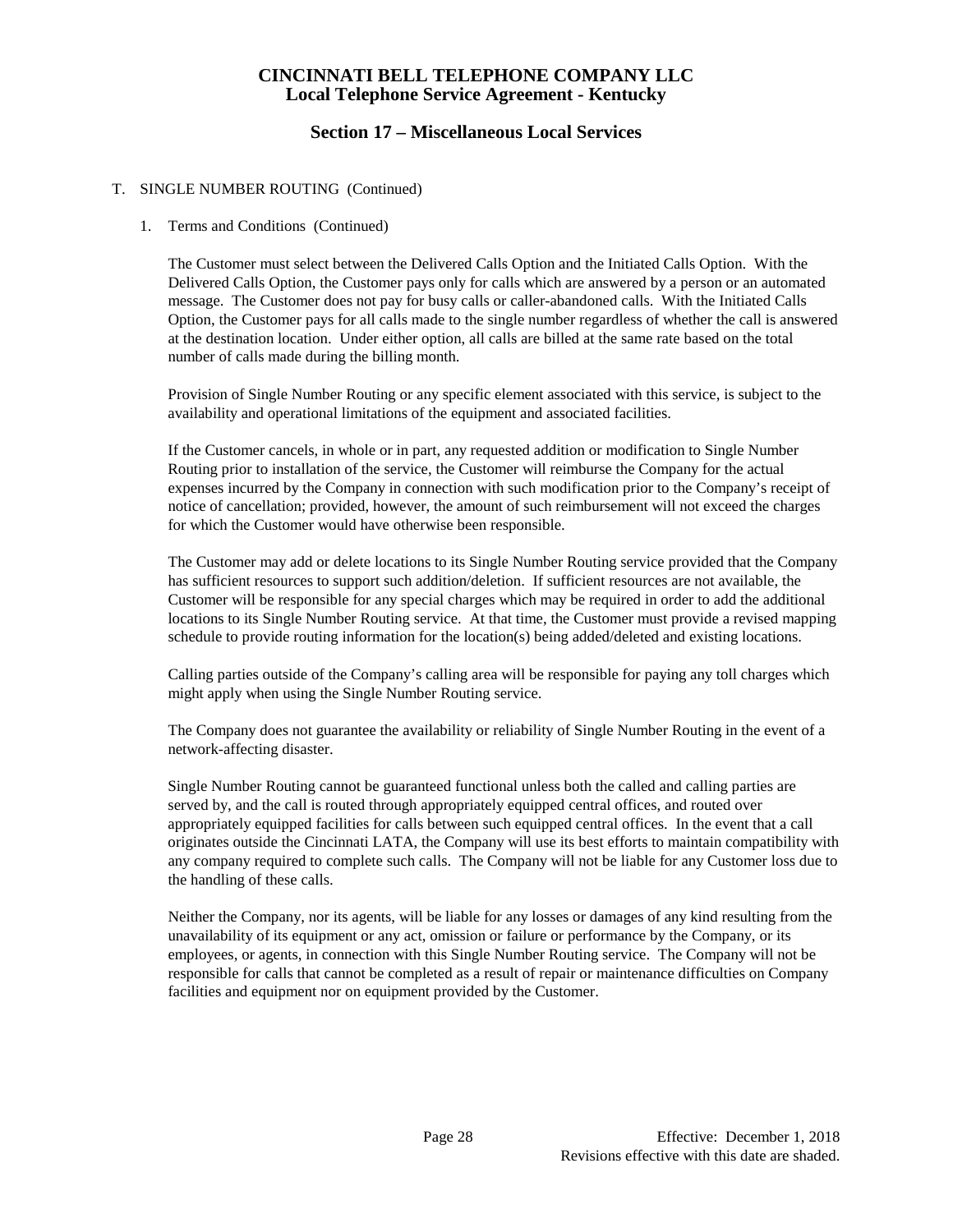# **Section 17 – Miscellaneous Local Services**

#### T. SINGLE NUMBER ROUTING (Continued)

1. Terms and Conditions (Continued)

Neither the Company, nor its agents assume liability for any loss of revenues, increased costs, expenses, liabilities or inconvenience experienced by the Customer due to any unsatisfactory performance of Single Number Routing. Further, neither the Company, nor its agents, shall assume any liability for consequential, indirect or incidental damages.

The minimum period of service for Single Number Routing is 12 months.

2. Rates and Charges

The rates and charges for Single Number Routing are shown in the Price List Section of this Agreement.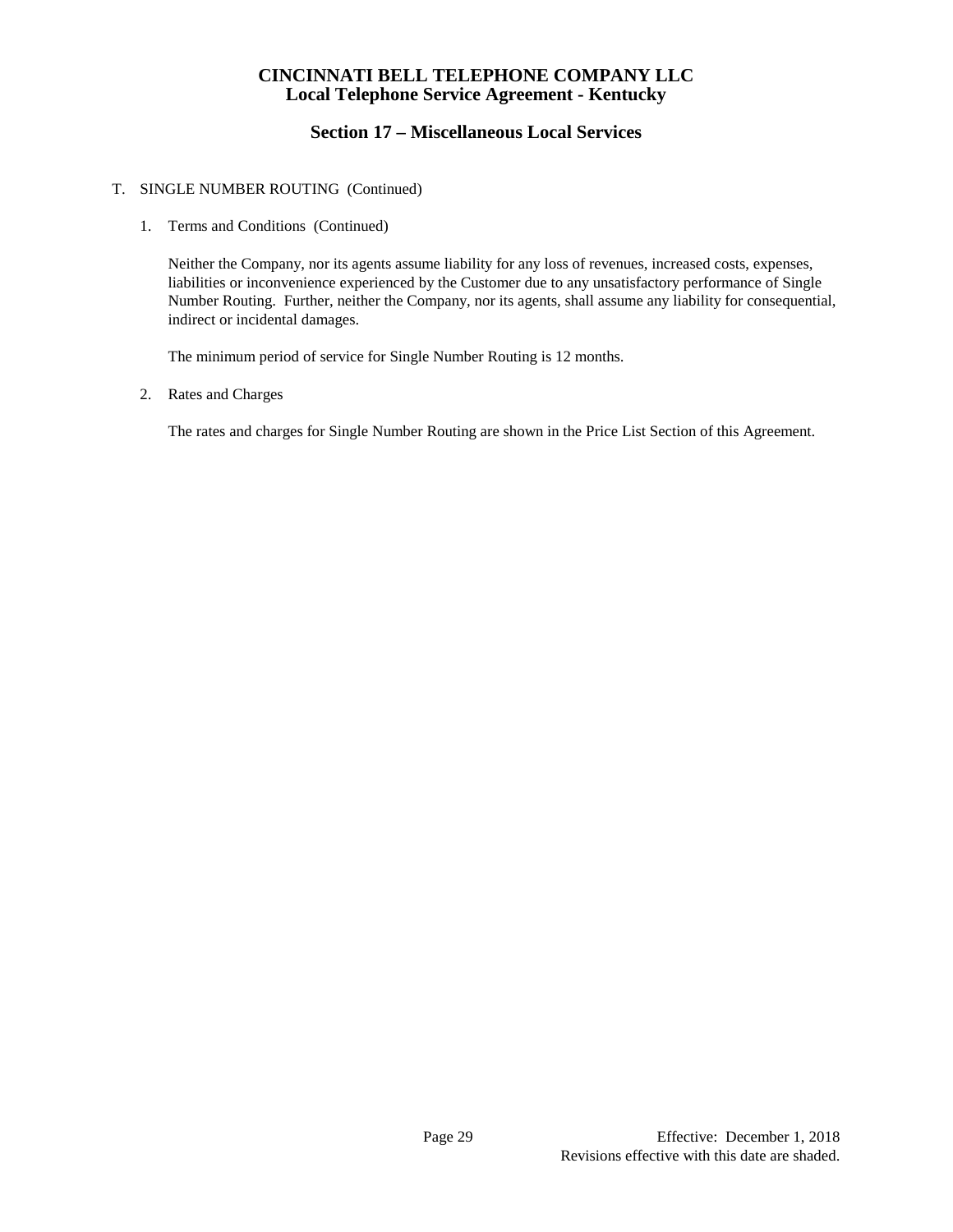# **Section 17 – Miscellaneous Local Services**

#### U. TELECOMMUNICATIONS SERVICE PRIORITY SYSTEM

The Telecommunications Service Priority System is designed to meet the requirements of the Federal Government, which provides the regulatory, administrative and operational framework for the priority installation and/or restoration of National Security Emergency Preparedness (NSEP) telecommunications services. Priority installation and/or restoration of NSEP telecommunications services will be provided in accordance with Part 64.401, Appendix A, of the Federal Communications Commission's (FCC's) Rules and Regulations. The terms, conditions, regulations, rates and charges for the Telecommunications Service Priority System are specified in the Company's Access Service Tariff, FCC No. 35, Section 10.